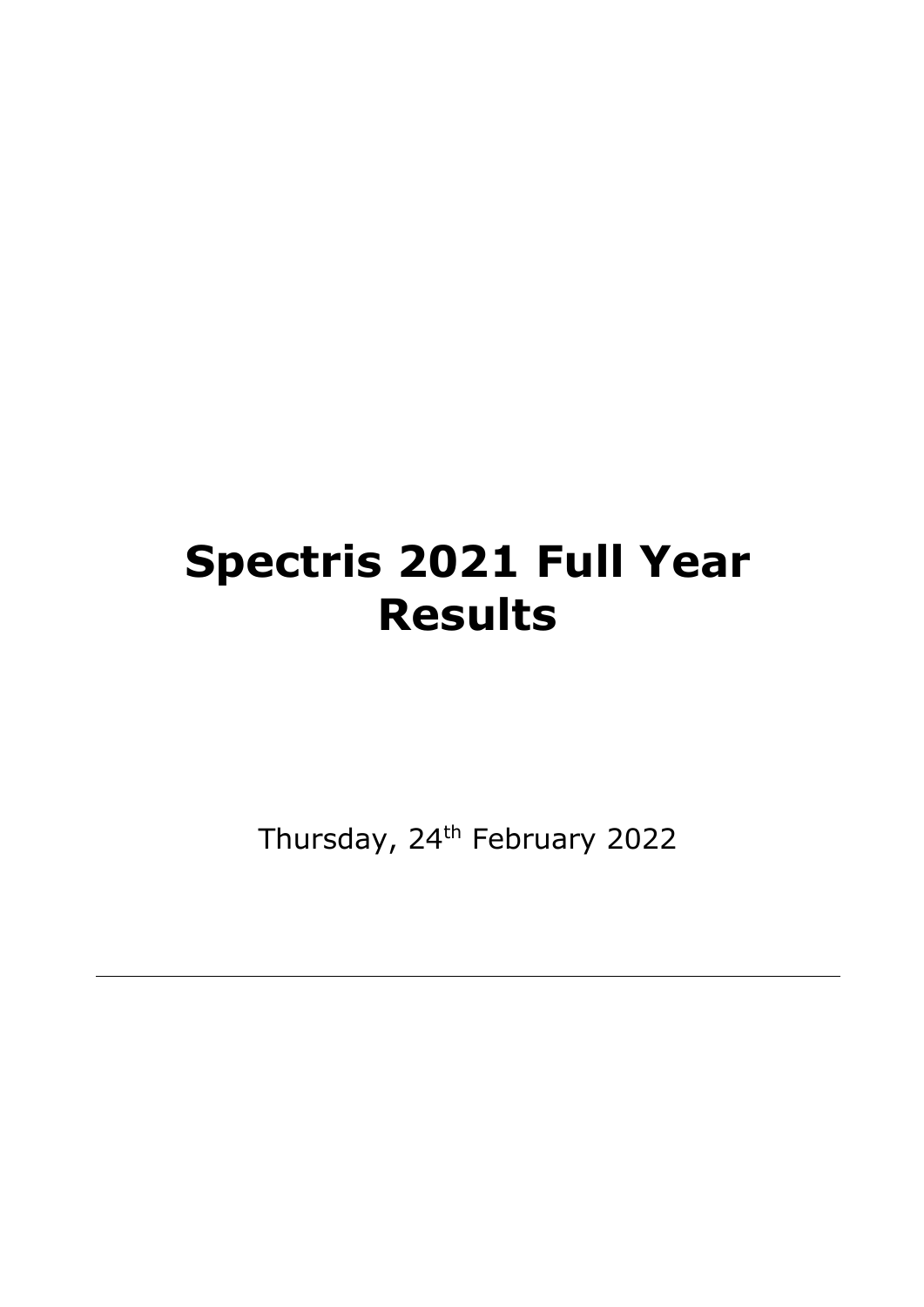# **Strategy for Profitable Growth**

Andrew Heath *Chief Executive, Spectris*

#### **Welcome**

Good morning everyone. Welcome to Spectris's full year results for 2021. Thank you all for your continued interest in our business. I am Andrew Heath, I am the Chief Executive. I would like to start this morning by saying thank you to all of my Spectris colleagues for their hard work and support again over the past year. Together we have continued to face the challenges from COVID and the well-publicised global supply chain issues head on. Our teams have worked tirelessly and I could not be more grateful for their commitment and support. Thank you.

In many ways 2021 was a challenging but also a very good year for Spectris. Not only did our end markets recover strongly but on top of this we saw equally strong demand for our products and services. There has been yet another year in which we have continued to execute on our strategy for profitable growth. We set out this strategy in 2019 and through consistent focus and execution the Spectris we have today has been significantly strengthened, as we will come to discuss.

#### **Our Strategy for Profitable Growth is Delivering**

#### *Defined by our purpose and built on our values*

One of the reasons execution against the strategy has been so effective has been because my colleagues right across our businesses believe in it, own it and they aim high, consistent with our core values. This underscores the importance of being purpose-led. Right across Spectris we are aligned behind our purpose to deliver value beyond measure and this means harnessing the power of precision measurement to equip our customers to make the world cleaner, healthier and more productive.

This is echoed across the Group. We know our purpose, why we are here and where we want to get to. We also know and live our values which speak to the culture of the business and how we conduct ourselves along the way. We know our strategy which is our guidebook and the roadmap to get us where we want to be, bringing our purpose to life.

#### **Good results; order book provides momentum into 2022**

#### *Strong demand for our products and services*

As I have said, we saw strong demand for our products and services. We entered 2022 with good momentum and a record order book right across the Group. We are creating a Spectris that is a more focused, higher quality, more profitable and a more resilient business, supported by a very strong balance sheet. We have demonstrated our ability to reduce costs responsibly, drive organic growth, expand margins, allocate capital with discipline for attractive returns and we have made several synergistic acquisitions to enhance our customer offering.

## *Delivered a good financial performance*

In 2021 on a like-for-like basis orders were up 19% with sales up 10%. This means we have outperformed buoyant end markets with market share gains supported by new product and service launches. We delivered good financial performance. Our adjusted operating profit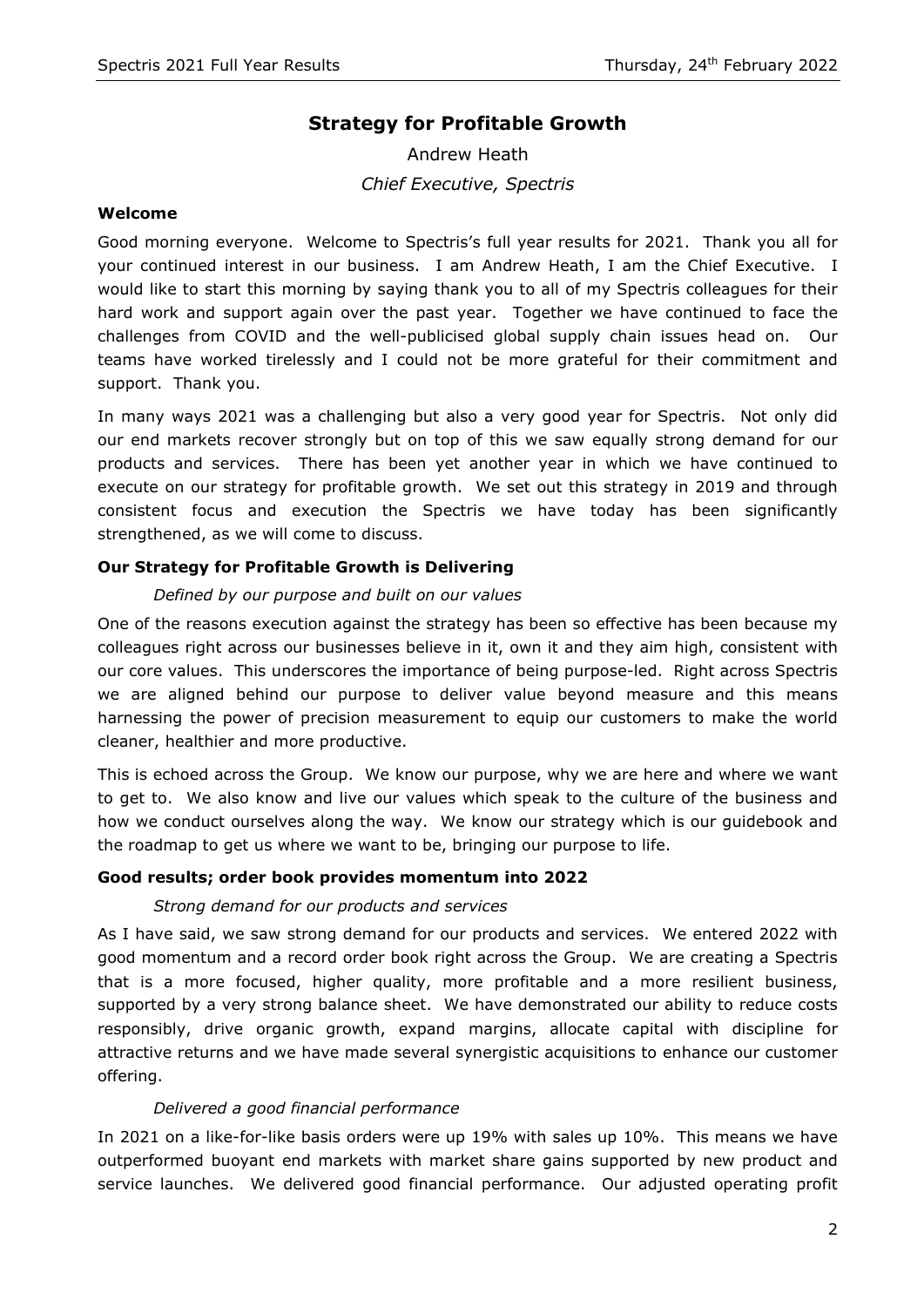improved 29% on a like-for-like basis to £209.4 million with an operating margin of 16.2%, reflecting the growth in sales and the operational improvements we have made supported by the Spectris Business System.

Having returned the business to an asset-light model adjusted cash flow conversion was 96% and we further strengthened the balance sheet with net cash of  $£167.8$  million at the yearend. We want to retain this position given our pipeline of M&A opportunities so have elected not to do a special capital return this time. We have announced a final dividend of 71.8 pence per share and that is a growth of 5% in line with our policy. In the fourth quarter supply chain challenges and the onset of Omicron constrained our ability to convert our strong order book to revenue, resulting in some order fulfilment being pushed into 2022. Now, this was clearly frustrating as we could have delivered an even better performance last year but this revenue is not lost and will be realised in 2022.

## *Committed to being a leading sustainable business*

As we look forward I have many reasons to be optimistic. We are committed to being a leading sustainable business. We have set ambitious net zero targets and have started to deliver our programmes to achieve them. We are also looking beyond our own operations to support the communities we operate in. The Spectris Foundation has been established to promote STEM education and we have expanded our broader STEM outreach programme. We are also aligning our strategy with key sustainability themes that will underpin future growth.

## **2021 scorecard – executing our strategy**

Turning to our strategy scorecard the message here is one of strong execution. I am very pleased with how e have continued to execute strategically. Our strategy is working. We have demonstrated our ability to reduce cost responsibly, drive organic growth, expand margins, allocate capital with discipline for attractive returns and have made several synergistic acquisitions over the past year to enhance our customer offering. This gives us a much stronger business today than we started with in 2018. We maintained our investment in R&D and capex in 2021 and we will be progressively increasing expenditure to fuel future growth and efficiency through this and following years.

When compared to 2019 revenue has recovered to within 2% of pre-pandemic levels with margins ahead. That reflects the enhanced quality of the Group. We are making good progress in returning Spectris back to its previous margin highs of over 18% and ultimately exceeding them over the longer-term. Also during the course of 2022 we will move into the next phase of our strategy for Profitable Growth and we will talk more about this as the year progresses. You should not expect the big themes of our scorecard to change and we will retain our discipline and focus when it comes to driving our organic growth initiatives, growing margins and balancing cost discipline with investment in growth.

However, the work of the past 2-3 years means that we are now well positioned to go after numerous opportunities we see in front of us. We are aligned to end markets with attractive growth trajectories and sustainability trends, providing the opportunity to accelerate our ambitions and I will talk about this a little more later on.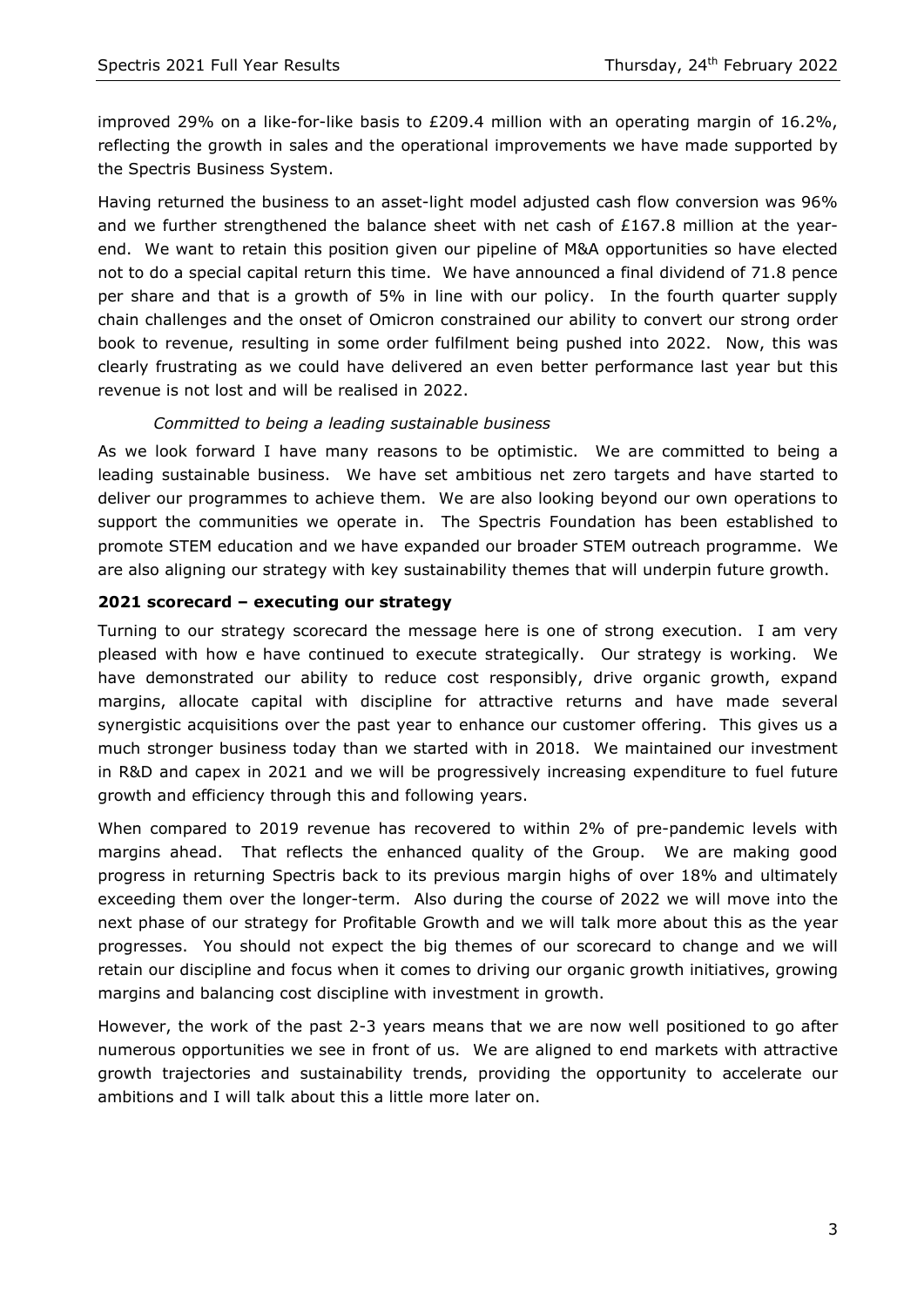#### **Committed to being a leading sustainable business**

#### *Implementation of our sustainable strategy progressing well*

In 2021 we committed to being a leading sustainable business, both in the sustainability of our own operations and our wider contribution to addressing the global environmental challenge. I am very pleased by the progress we have made so far to embed our sustainability strategy. Across the Group there is renewed energy and innovation all aimed at making the world cleaner, healthier and more productive. At the time of our first-half results we published our net zero targets which will see us work to minimise the emissions footprint of our own activity and also the activity across our value chain. These targets though ambitious have been subsequently validated by the Science Based Targets Initiative against a 1.5°C climate warming scenario.

#### *Making a difference – addressing the global environmental challenge*

This year we also undertook a detailed climate scenario analysis in support of TCFD reporting to gain a clear understanding of the potential risks and opportunities from climate change. We have published a detailed report on this on our website. We recognise that the greatest difference Spectris can make to a net zero world is through our products and solutions, increasing our focus on product efficiency and circularity. We are already playing an important role in many sectors that are transforming rapidly, such as pharmaceuticals, energy, transportation and where customers with partners that have the capabilities and the capacity for innovation, helping them address these new challenges and accelerating their own journeys to net zero. As we refresh our strategy this year sustainability will be central to how we will make a difference for our customers and the planet, very much aligned with our purpose.

#### **Supporting our employees and communities**

#### *Supporting employee health, wellbeing and development*

An important part of being a sustainable business is being able to look beyond the day-to-day operations of the Group and consider the broader factors that contribute to our longer-term business success. Key to this is safeguarding the physical and mental wellbeing of our employees and ensuring Spectris is a great place to work. We remained fully committed to the continuous support of our mental health, wellbeing and resilience activities. We also want to ensure that everyone feels they belong here. Our work on building a greater diversity and inclusion continues and we will be strengthening our approach to this and to talent development, through a number of initiatives in 2022.

#### *Global STEM strategy launched*

This year we were proud to launch our global STEM strategy. It is focused on ensuring that the Group is both an employer and partner of choice. For example, supporting Young Professionals, building partnerships with universities and enhancing our apprentice programme to attract young talent into Spectris.

#### *Launch of Spectris Foundation*

This is consistent with the rationale for establishing the Spectris Foundation which we have set up to support education in STEM subjects. The Foundation recently made its first awards for a two-year STEM education project in UK schools in association with STEM ENTHUSE Partnership and also an employee-nominated donation to the Sheffield UTC Academy to fund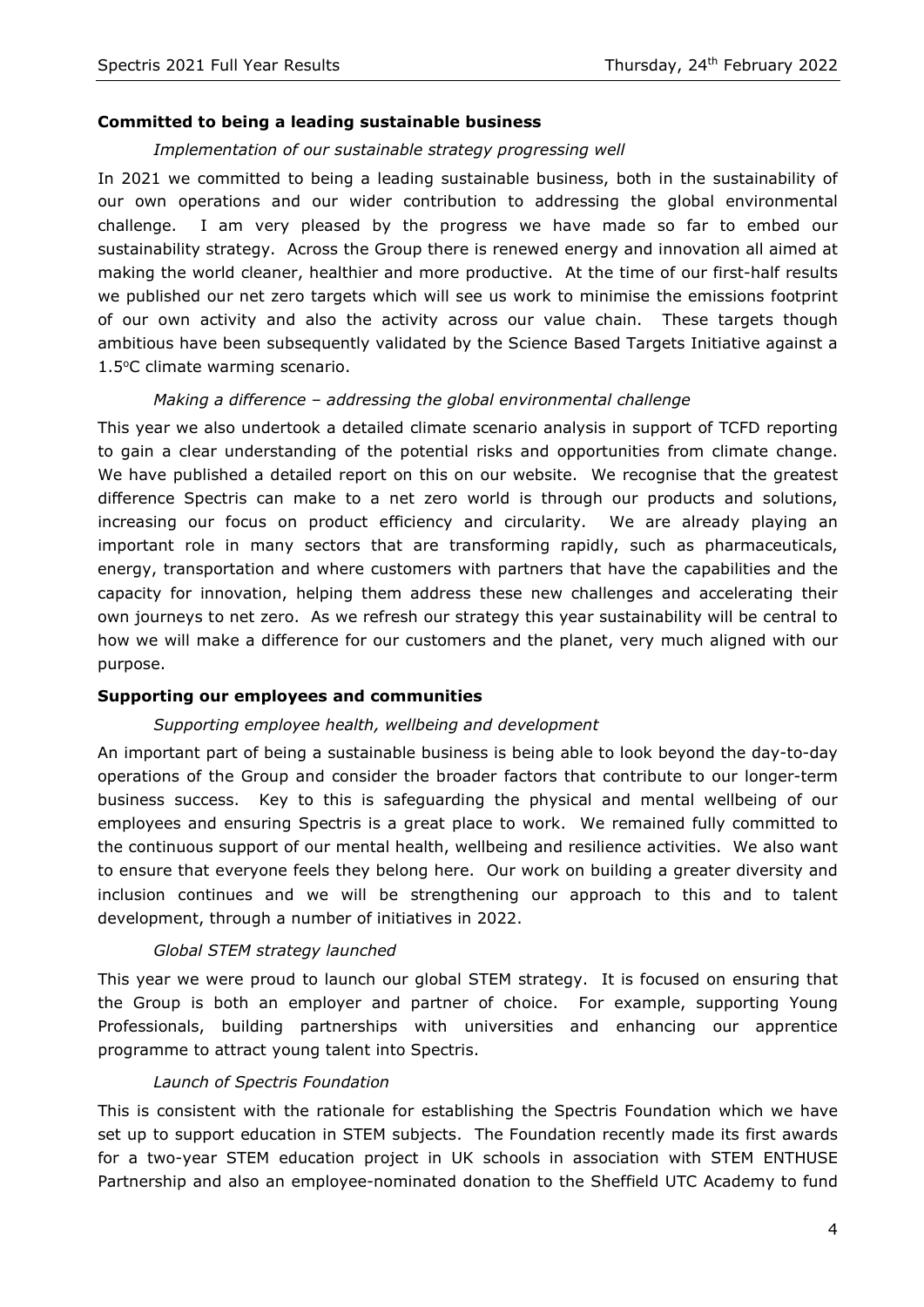a project for students to design and build an environmentally friendly racing car. These will be the first of many more projects that the Foundation will help to fund in the months and years to come. I would now like to hand over to Derek who will run through the financials in more detail before I come back to talk to you about the businesses and our future opportunities.

# **2021 Financial Results**

Derek Harding

*Chief Financial Officer, Spectris*

#### **2021 scorecard**

#### *Strong performance compared to 2020 & 2019*

Good morning everyone. For consistency I am once again starting with our scorecard slide. As you would have expected we are showing a very positive performance compared to 2020 with ticks across the board. As we did at half-year, given the nature of 2020 we have also included a comparison on this slide to 2019 to assess howe we are performing compared to pre-COVID. I will cover the specific numbers during my presentation but overall we have demonstrated a strong performance in 2021 and continue to make progress compared to the pre-COVID performance of 2019. Let me now take you through the specific details.

#### **Strong financial performance**

Reported sales decreased 3% to  $£1,292$  million. Adjusting for the impact of disposals net of acquisitions which reduced sales by £107.5 million or 8%, and foreign exchange movements reducing sales by £54.6 million or 5%, you see 10% growth on a like-for-like basis compared to 2020. Adjusted operating profit increased by 21% to £209.4 million on a reported basis and by 29% like-for-like. Adjusted operating margins increased by 320 basis points with likefor-like adjusted operating margins up 240 basis points compared to 2020. Adjusted profit before tax was £204.3 million, up 23%. Our tax rate came in at 22% in line with guidance.

Adjusted earnings per share were 140.7 pence, a 26% increase over the prior year and the final dividend per share of 71.8 pence represents a 5% increase over the prior year, consistent with the growth in dividend for 2020. We remain committed to paying a progressive dividend. While adjusted cash conversion was lower than the 141% achieved in 2020 which was unusually high, we were pleased to achieve 96% in 2021. Our net cash at the year-end was £167.8 million. Finally on this slide the trend on our return on gross capital employed has now switched and increased by 330 basis points from 9.9% to 13.2%.

#### **Strong operating leverage improves operating margin**

This slide provides a graphical view of the main P&L movements in the year, sales as shown across the top with adjusted operating profit at the bottom. First of all I have adjusted 2020 to remove the sales and operating profit relating to the disposals of Millbrook, B&K Vibro, ESG and NDC Technologies in order to provide an organic baseline. Foreign exchange translation movements reduced sales by £54.6 million and operating profit by £10.9 million. We saw a good like-for-like growth in revenue, up 10%, as well as a 50 basis points increase in like-forlike gross margins to 57.1% reflecting the incremental volume and favourable pricing offsetting inflationary cost pressures.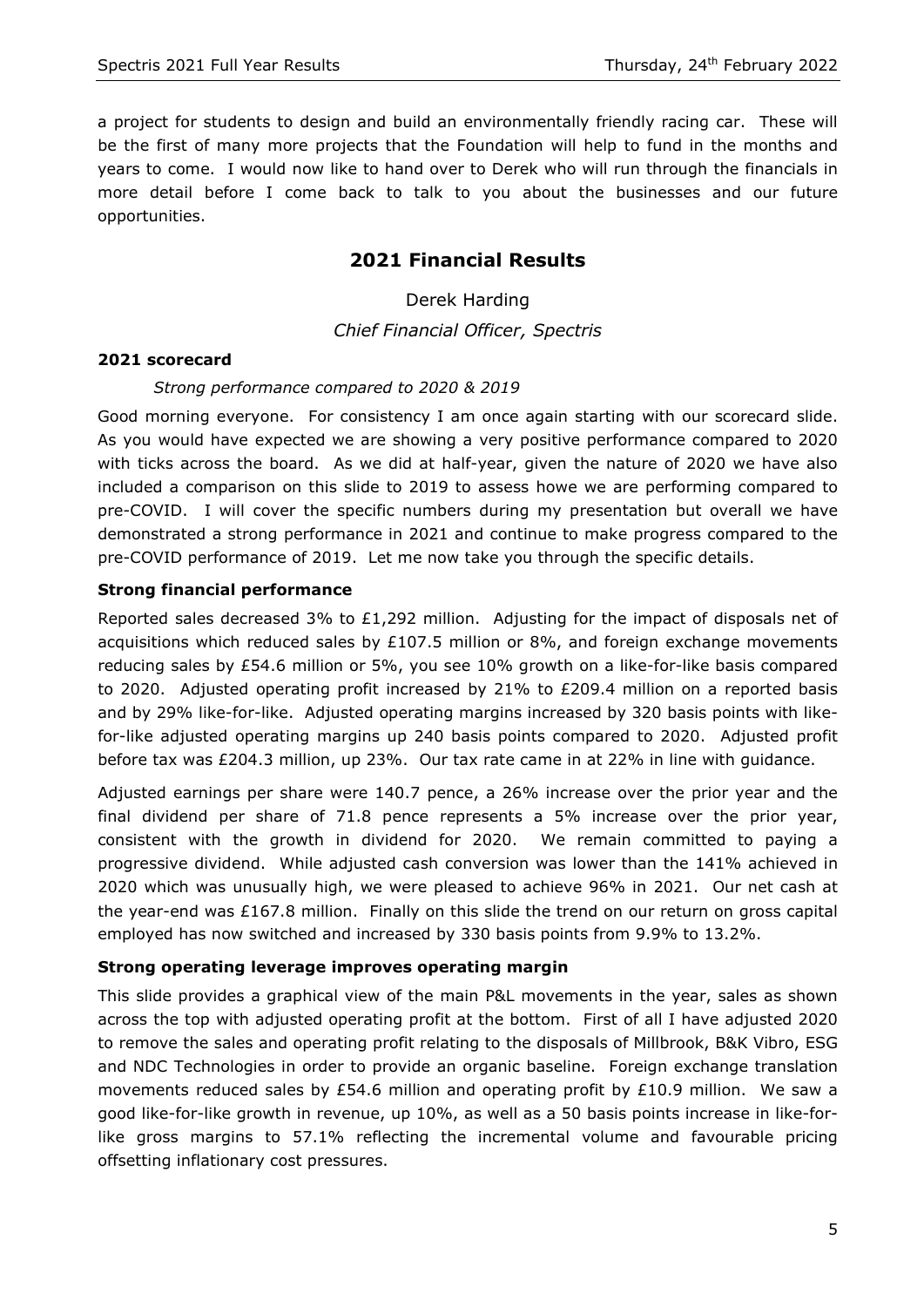There was an expected increase in like-for-like overheads, up £24.8 million with the reversal of certain temporary savings such as £9 million of prior year COVID-19 overseas government subsidies, investments for growth and salary inflation all impacting the cost base. Acquisitions, primarily Concurrent Real-Time, added £18.8 million of revenue and £3.9 million of operating profit, resulting in the £209.4 million of adjusted operating profit, a margin of 16.2% compared to 13% in the prior year.

#### **Continuing strong cash flow generation**

This slide shows how we generated cash in the year and illustrates what we have then done with that cash. Adding back £37.3 million of depreciation and amortisation charged to the adjusted operating profit brings you to the £246.7 million of adjusted EBITDA generated in the year. As trading activities increased in the second half of the year and as we invested in more inventory considering continuing supply chain challenges, our working capital utilised £10.7 million of cash during the year. Despite this our average working capital as a percentage of sales ended the year at a respectable 11%. Capital expenditure was £35.3 million and this gives us our adjusted cash from operating activities of £200.7 million which we divide into our adjusted operating profit to get our cash conversion metric of 96%.

There was then a significant inflow of cash relating to disposals offset by the acquisition of Concurrent Real-Time. Within the £225 million of cash income is £333.7 million of net proceeds from disposals plus £38.3 million in relation to the US listed company shares which we were holding at the year end. We received cash in the first half when the takeover of that company was completed and these inflows are offset by £135.5 million of acquisition payments and £11.5 million for other transaction costs.

We then spent £201.3 million including costs on the share buyback announced last year. During 2021 we established the Spectris Foundation with a  $£15$  million donation which was made possible by the £23.2 million gain on equity investments recognised in 2020 and shown on my next slide. We paid  $E$ 79 million in dividends and  $E$ 11.9 million of cash has been spent in relation to restructuring. Interest and tax had a combined cash impact of  $£35.1$  million with other movements of £21.7 million which included £14.8 million of lease payments and £5.9 million of software as a service payments, bringing us to the net increase in cash for the year of £61.7 million.

#### **Adjusted and statutory operating profit/loss and PBT**

The reconciliation between our adjusted operating profit measures and our statutory profit measure down to statutory profit before tax is set out on this slide. Restructuring costs were limited to £10.2 million as we completed the final aspects of activities started during 2020. The £19.5 million of transaction-related costs includes the £15 million donation noted on my previous slide and the remaining  $£4.5$  million relates to costs associated with acquisitions, including Concurrent Real-Time and Creoptix.

In April 2021 a new IFRIC interpretation was issued relating to the capitalisation of costs of configuring or customising application software under software as a service, SaaS, arrangements. As a result we have amended our accounting policy and identified SaaS arrangements where we do not have control of the software. For these projects we have derecognised the intangible assets previously capitalised and recognised the expense within the consolidated income statement. Material SaaS projects which would have been previously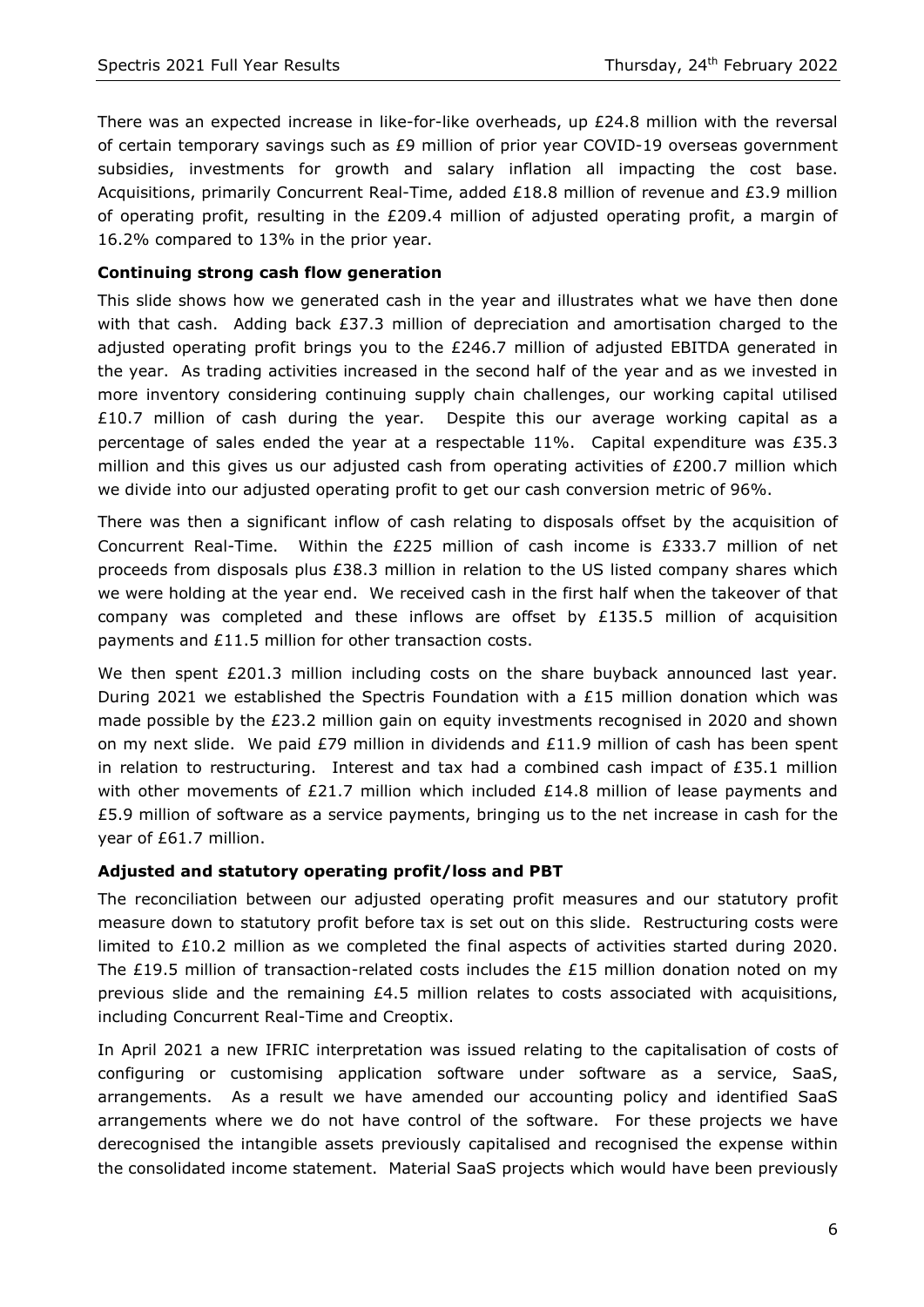capitalised will now be excluded from adjusted operating profit as a new alternative performance measure line called configuration and customisation costs carried out by third parties on material SaaS projects. These projects incurred a net P&L charge of £5.2 million in the year.

There were no goodwill impairments in 2021 and the amortisation of acquisition-related intangibles is at a more normal level of £19.4 million. This reconciles to the £154.9 million of statutory operating profit. Profit on disposed businesses was £226.5 million. Financial income includes a £5.1 million interest credit following the positive settlement of an EU dividends tax claim and a  $E7.2$  million FX gain on inter-company balances. After subtracting £5.6 million of finance costs this brings you down to a statutory profit before tax of £388.6 million for the year.

## **Disposals and acquisition pro-forma**

2021 was a busy year in terms of completing disposals and we also acquired Concurrent Real-Time. I have therefore included a pro-forma slide to help you with your models by illustrating how the Group would have looked with all of the disposals removed and with a full year of Concurrent Real-Time. Starting on the left-hand side is our reported result for 2021. I have then removed the 2021 contribution for each of Millbrook, B&K Vibro, ESG and NDC Technologies. Finally I have annualised for the acquisition of Concurrent Real-Time in order to provide you with a reasonable baseline upon which to build your expectations for 2022, which brings me on to 2022.

## **Considerations for 2022**

## *Headwinds*

As we think about 2022, as always we have several headwinds and tailwinds to consider. Starting with the headwinds, we do not expect the same level of COVID challenges that we have seen over the past two years. However, we continue to experience localised COVIDrelated interruptions and anticipate that this will remain the case in 2022. We also expect supply chain issues to continue but cannot predict exactly where or the absolute impact this could have. Nevertheless we anticipate these issues will start to ease in the second half of the year. We expect to face labour cost, material cost and overhead inflation during 2022 and have seen a wide range of forecasts from many commentators. We will continue to control what we can and are confident of our ability to mitigate this headwind through our pricing strategies. Finally we should recognise the potential risk associated with increased geopolitical disruption.

## *Exchange rates*

Our assumed exchange rates for 2022 are a 1.38 USD and a 1.16 EUR. If that proves to be incorrect then for every cent change on the dollar it has a  $£3.1$  million impact on sales and a £0.8 million impact on profit. For every €cent change it is £2.5 million impact on sales and £0.5 million on profit.

## *Tailwinds*

On the positive side we have several tailwinds. Our order book remains strong and supports our continued organic growth confidence into 2022. Our organic growth will continue to benefit from new products and services. Every year the Spectris Business System becomes more established and we will continue to deploy it to reduce waste and inefficiency. We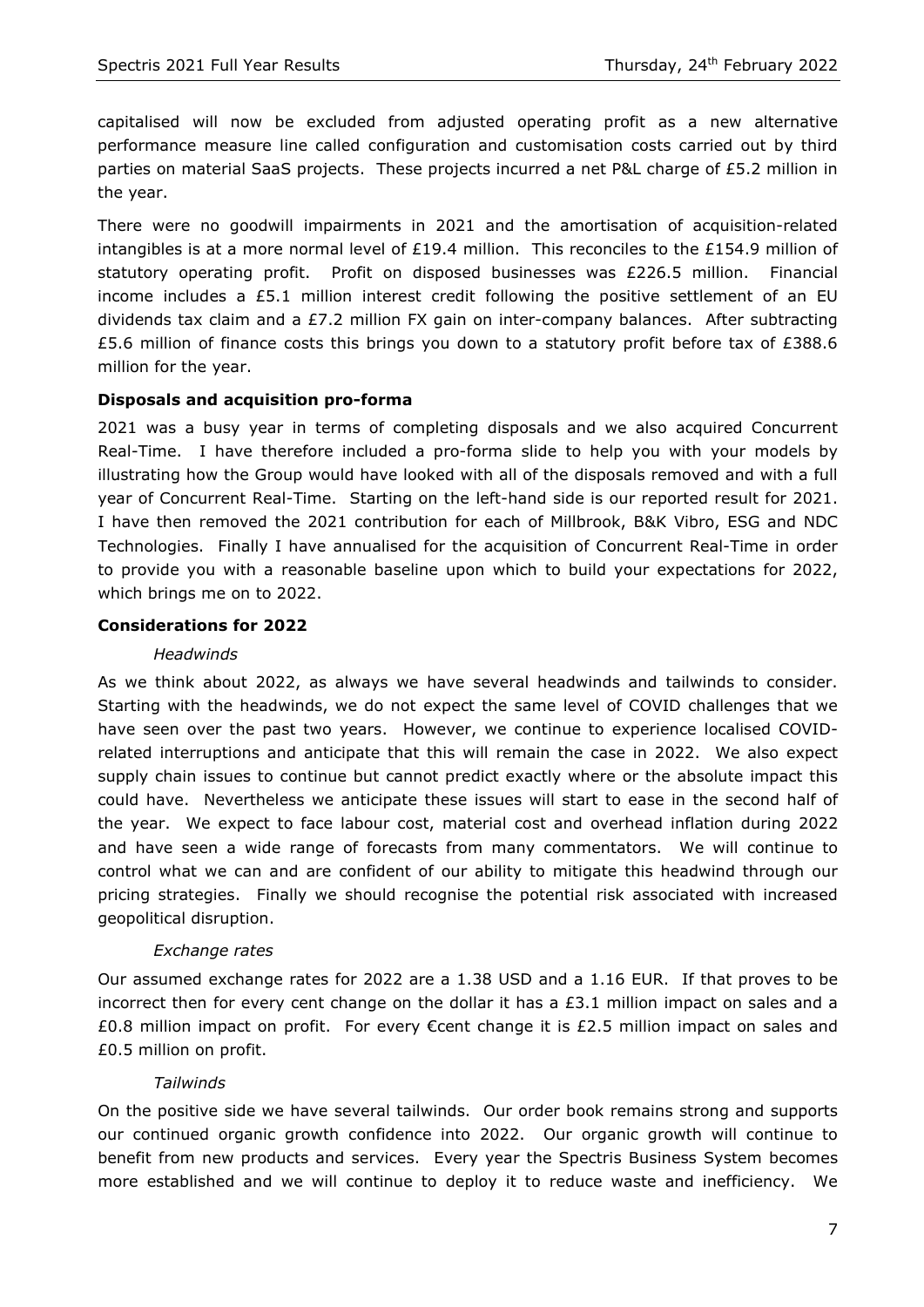remain confident of continued margin progression. As I mentioned on my previous slide we will benefit from the full-year contribution of Concurrent Real-Time and we will continue to actively look at additional acquisition opportunities.

## *Financial guidance*

In terms of other guidance, capex will be around £50 million. In combination with our Creoptix acquisition and new projects we expect to increase our R&D spend by an additional £10 million in 2022. We expect to spend around £20 million of software as a service costs as we develop a new ERP system at Malvern Panalytical and from next year at HBK. In total we anticipate an investment of around £45 million over the next three years which will be captured by our new SaaS performance measure. We expect our tax rate to be 22% and working capital will stay within our previously guided range of 11-15%. With that I will hand you back to Andrew.

## **Business Update**

Andrew Heath *Chief Executive, Spectris*

#### **Sales by end market**

Let us take a look at our end markets and then turn to our businesses. We have seen a good recovery in many of our end markets and apart from energy & utilities they have all returned to growth. Machine manufacturing, pharmaceutical and semiconductor stand out as the strongest performers. The machine manufacturing positive outlook and the strong fit of our sensor applications for food production, medical equipment and semiconductor manufacturing continued the buoyant performance. In pharma we are seeing a significant uplift in support of vaccine and viral development and also manufacturing, as well as an increase in the onshoring of production and this has resulted in a record order intake. The onshoring trend is also supporting growth in semiconductors, as is the rising demand for chips which is driving an increase in investment programmes from major semiconductor manufacturers. Automotive is now back into growth territory, recovering well in the second half of the year. Although energy & utilities remains weaker than last year, the second half saw growth and orders into this sector demonstrate the market is recovering.

#### **Malvern Panalytical**

#### *Strong margins and record order book*

Turning now to our businesses and starting with Malvern Panalytical. We had a strong year, achieving a record order intake following 25% growth in like-for-like orders. Asia was particularly strong, as was continuing demand in pharma and advanced materials. Sales increased 11% on a like-for-like basis supported by both the strong market recovery and the impact of new products like the Zetasizer Advance and OmniTrust, which have both outperformed the sales expectations. Revenue would have been stronger if it was not for the challenges experienced in Q4 and some sales being pushed out into 2022. However, this does position the business well for the first quarter and the year overall. The higher volume combined with greater efficiency and positive pricing helped drive a 36% like-for-like increase in adjusted operating profit and a 320 basis points rise in adjusted operating margin.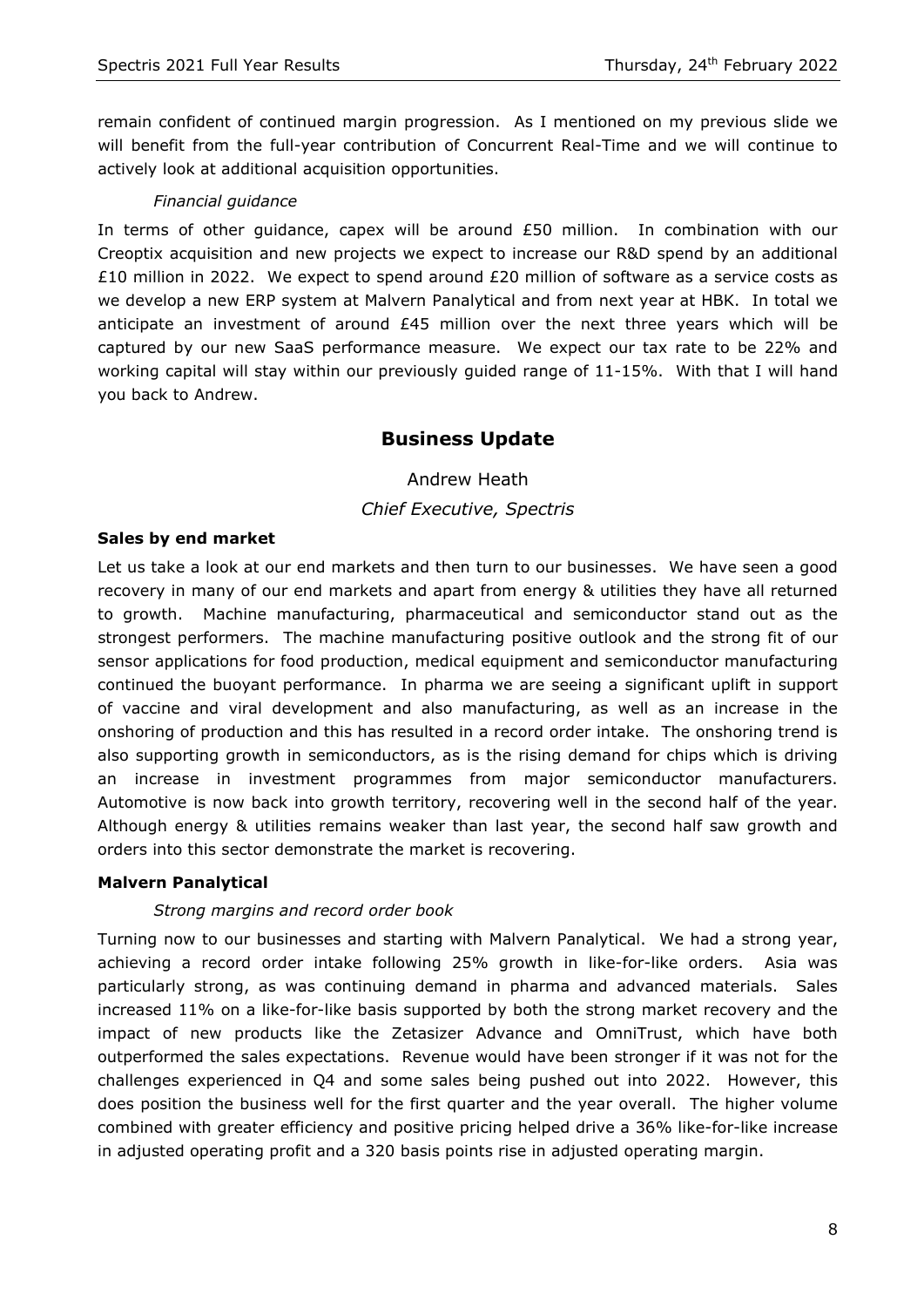This is despite investment being increased to both enhance the performance of existing products and develop new solutions, with software, services and analytics being key areas of focus. The Smart Manager service was a key launch during the year providing customers with insights into the real time utilisation and health of their instruments, to help improve both utilisation and process productivity. The key strategic focus has been on the pharmaceutical industry and it has been good to see organic sales increasing in this area by 34% over the past three years. To compound this growth a small but important acquisition has recently been completed to tap into key growth trends in this market.

#### **Creoptix acquisition further strengthens pharma offering**

Malvern Panalytical has a leading position in measuring the structure, stability and affinity for drug development. This enables customers to ensure the arrangement of the substances, the long-term quality and the drug binding come together in the product formulation. To further strengthen our position and expand our offering in the affinity area we acquired Creoptix in January. They provide industry-leading instruments and software for measuring real time biological and molecular interactions. While it is an early-stage business the combination provides an exciting opportunity to quickly scale Creoptix's superior technology in terms of both speed and sensitivity by leveraging Malvern Panalytical's extensive customer base.

#### **HBK**

#### *Strategic progress and good momentum*

HBK achieved 16% like-for-like order growth and again finished the year with a record order book. Like-for-like sales were 8% higher, reflecting the supply chain constraints and some longer-dated orders from an increase in OEM business. However, again this positions us well for 2022. Robust demand continued in machine manufacturing supported by strong demand for our weighing technologies. It has also been pleasing to see a steadily improving automotive market come through last year. HBK continued to make solid progress on improving their financial performance. On a like-for-like basis adjusted operating profit increased 32% and adjusted operating margin increased 280 basis points. This was mainly driven by the higher top line drop-through and ongoing efficiency improvements from the merger.

However, we are not stopping there. With further initiatives in train in 2021 HBK moved to a new site near Copenhagen with updated manufacturing processes to better serve customer demands and a new go-to-market model. Also a new CRM system is being rolled out during 2022 as we work to further simplify the operating model. This will complemented by the deployment of one common ERP platform across HBK over the next three years, following on from a similar implementation planned in Malvern Panalytical.

Alongside these operational improvements HBK has also been busy investing in organic growth projects aligned to the strongest market growth opportunities such as electrification, smart sensing, virtual testing and simulation and digitisation. A number of new products and solutions have been launched this year, including our latest generation of NVH simulation software with significant new features and capabilities to give customers a highly accurate experience of sound and vibration through the product design and development cycle and the QuantumX Data Acquisition System to simplify the complex measurement environment in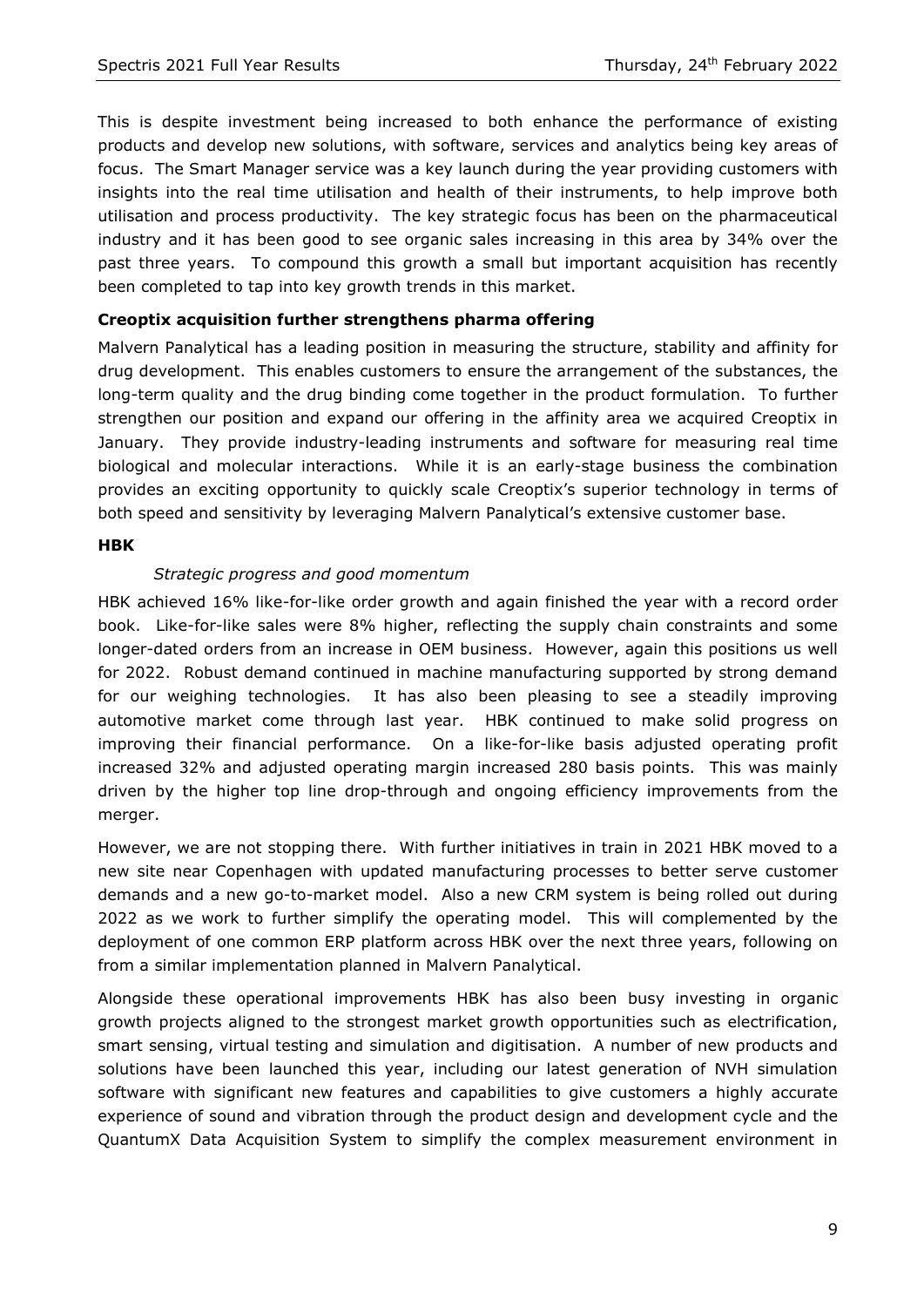batter electric drive trains, hydrogen fuel applications and structural health monitoring. HBK also made two synergistic acquisitions during the year, Concurrent Real-Time and VIMANA.

## **Acquisitions enhance HBK customer offering**

#### *Concurrent Real-Time*

Now, we have talked about Concurrent previously so just to say that the integration into HBK virtual test division is going well and to plan.

#### *VIMANA*

In August HBK also completed a licence and asset purchase agreement with VIMANA, a provider of software and services for smart manufacturing. The transaction brings data platform technology and software to HBK and will form the basis of a new engineering centre of excellence focused on data management and connectivity. Its open architecture approach will allow customers to easily integrate test data into their networks. The first product will be launched alongside HBK's new Data Acquisition System during 2022.

#### **Omega**

#### *Much improved performance and strong market recovery*

Turning now to Omega, I am pleased to say that we saw a much improved performance in the business last year. Omega posted above market growth with strong demand from its strategic OEM and distributor accounts, new business wins and other share gains. Orders were up 23% and sales up 14% on a like-for-like basis. There was strong growth through our key channel partners in North America and also from semiconductor customers in Asia. Sales through the Newark partnership were up 50% year-on-year and the relationship is currently being extended to Europe and Asia. On a like-for-like basis adjusted operating profit increased 82% with margins rising 430 basis points. This resulted from good operating leverage on the higher sales volume, price gains and also efficiency improvement.

This performance reflects the impact of the revised strategic initiatives to drive above market growth and in turn improve margin. Optimising the customer experience has seen web orders and conversion rates back to 2018 levels, pre the new web offering, and record average order values. Investment in new products is better focused, targeting both customer needs as well as emerging technologies. The HANI, which is the High Accuracy Non-Invasive temperature sensor, and the Layer N products for industrial internet of things solutions were key product launches in the year. Alongside this initiatives to simplify the business and improve operational performance continued. There is more to do but it is good to see progress being made under the new management team.

## **Industrial Solutions**

## *Simplified and refocused for growth*

Turning now to Industrial Solutions like-for-like sales here increased 8% with strong demand from semiconductor and pharmaceutical customers, reflecting a strong market recovery and the impact of recent product launches. Like-for-like adjusted operating profit increased 10% and margins increased 30 basis points. This primarily resulted from the sales increase and also reflected the impact of the disposals which enhanced the division's margin.

As we detailed in our presentation in December, ISD is now made up of three high quality specialist businesses. The strategic direction is centred around being a leading provider of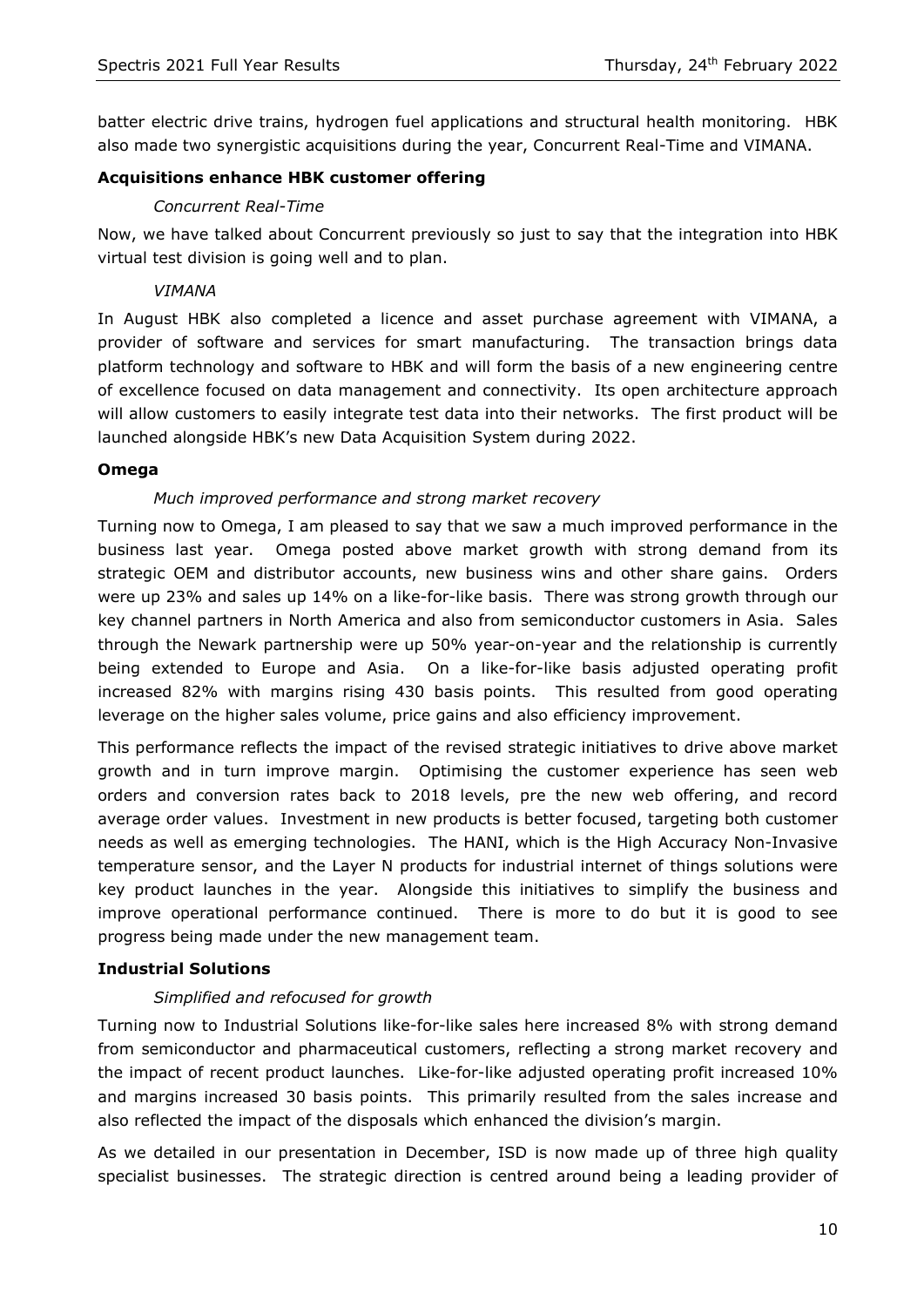high precision in-line sensing and monitoring solutions based around PMS, Servomex and Red Lion. Each of the businesses will continue their customer-oriented strategic initiatives and product development strategies to drive organic growth. Alongside this ISD will be run as a more integrated division retaining the business units and brands while looking for opportunities to leverage the existing infrastructure and drive efficiencies.

# **Cleaner, Healthier and More Productive**

Andrew Heath

#### *Chief Executive, Spectris*

#### **Cleaner**

#### *Delivering high performance measurement systems on a world-first energy project*

Before concluding I would like to share with you just a few examples of how we equip our customers to make the world cleaner, healthier and more productive. Starting with cleaner, we are delighted to be supporting the exciting work at ITER to prove the feasibility of fusion as a largescale, sustainable and carbon-free source of energy. This engineering challenge involves extreme environments. For example, high temperatures and huge electromagnetic fields with really large instrumentation requirements. Being experimental everything is first of a kind and requires highly specialised materials and processes, as well as precise measurement instrumentation.

HBK has a long collaboration history with ITER and recently won a new  $\epsilon$ 1.4 million systems order, reflecting its unique capability and expertise in delivering high performance measurement systems using both optical and electrical technologies. ITER's specific requirements often reach physical limits and with its expertise, its sensors and its software HBK is able to build the customised solutions that the customer needs, cementing its position as a valued partner.

#### **Healthier**

#### *Improving stability, supply and storage of vaccines*

Turning now to healthier, we continue to be actively involved in supporting the fight against COVID. Malvern Panalytical's Differential Scanning Calorimetry technology is a gold standard technique for assessing thermal stability and facilitating the selection of stable vaccine formulations. Using this technology Malvern Panalytical is collaborating with Leukocare who specialise in biopharma formulation development to understand how the stability and the subsequent supply and storage of the vaccine can be improved. Bringing together Leukocare's pioneering expertise with Malvern Panalytical's analytical knowhow is helping to increase the production and simplify the distribution of COVID vaccines. This technique can be further used to achieve stability improvements for a wide range of vaccines.

#### **More productive**

#### *Enabling high accuracy data collection within seconds for the food industry*

Lastly to more productive and Omega's new award-winning product, the HANI. In the food and beverage industry temperature control is critical to ensure product integrity and quality. For example, measuring the temperature of a fluid moving through a pipe during manufacturing. The HANI is easily installed by clamping it externally to the pipe delivering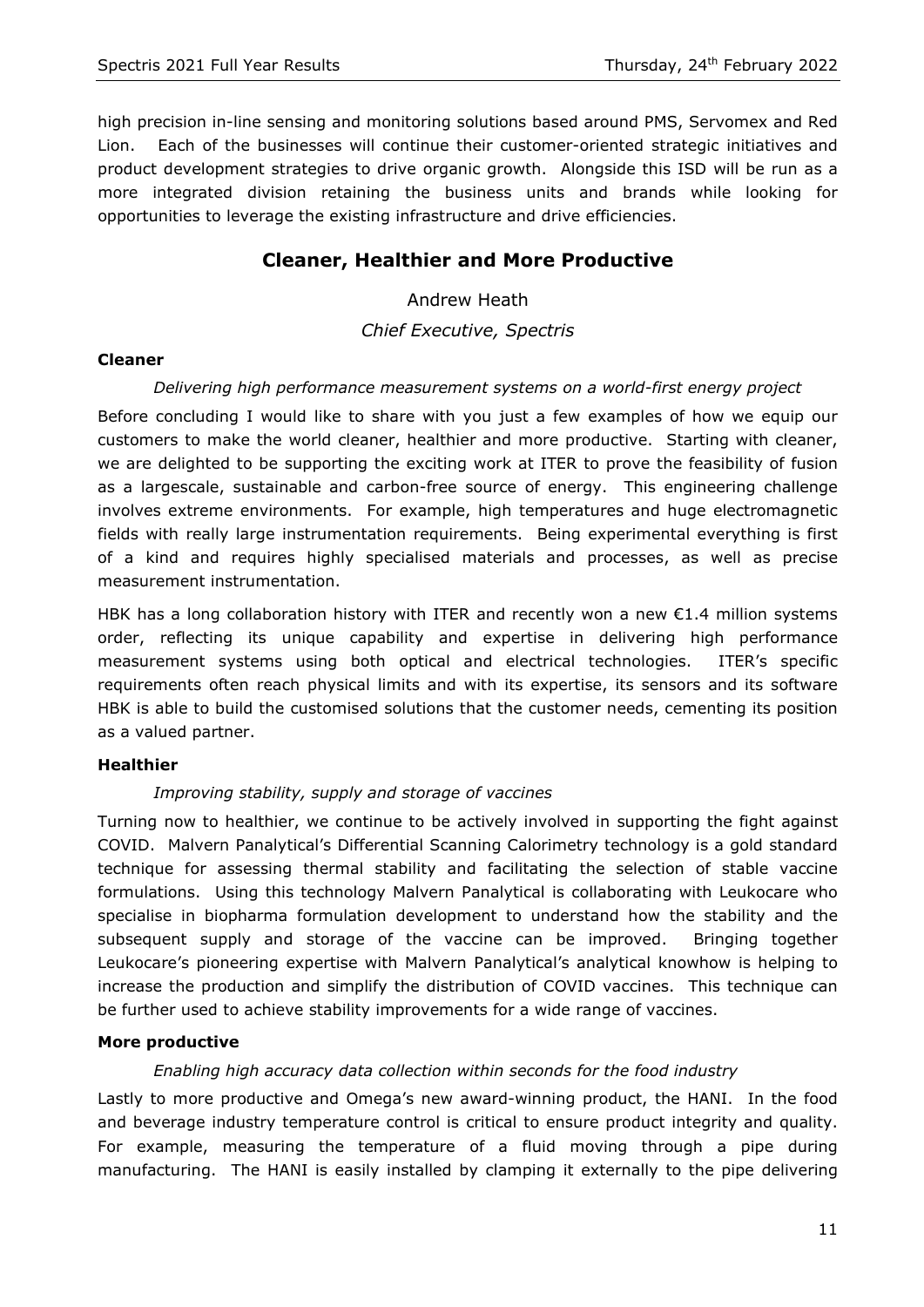immediate high accuracy temperature readings with out any costly installation and downtime. Also by being non-invasive and non-contact it avoids contamination risks which can affect product integrity. It allows for easy connectivity and data collection as well as the flexibility to easily change the temperature monitoring system around the facility. Using HANI the Food Innovation Centre at Rutgers University achieve their required temperature measurement outcome within seconds rather than the days it would have historically taken, all whilst ensuring product integrity.

# **Future Opportunities**

Andrew Heath

*Chief Executive, Spectris*

#### **Entering the next phase of our development**

#### *Significant progress with Strategy for Profitable Growth*

I wanted to finish with a few insights into our thinking on the next phase for Spectris as we look beyond the Strategy for Profitable Growth. In 2019 we set out to simplify and bring more focus to Spectris. At that time the Group comprised 13 operating companies and lacked strategic clarity. By executing our strategy we have delivered a Spectris that today is more focused, more profitable and more resilient with sustainability at the heart. This gives us a very strong platform to accelerate our ambitions.

#### *Entering the next phase of development*

During 2021 we conducted an in depth review of our operations and assessed our activities across a range of key sustainability trends that offer exposure to high-growth, high-margin end markets. We are already well positioned to take advantage of these trends which will support the next phase of our development.

#### **Aligning our strategy with key sustainability themes**

To go into a little more detail we have identified seven growth trends which include advancements in health, the transformation of mobility, the energy transition, responsibility in sourcing and production, the transition to the circular economy, environmental protection and the evolution of food production and advanced agriculture. Spectris has strong positions in many of these areas today and we see exciting opportunities to accelerate our growth aligned to these trends over the coming years, both in our organic development and in targeted M&A.

For example, we see opportunities across all these trends at Malvern Panalytical. Health is obviously a key area of exposure and we see continued strong growth in pharma and life sciences, a key market for PMS too. Alongside this the transformation of mobility and energy transition are driving significant investment in new battery materials and new greener technologies in fuels, as well as environmental protection. This will play not just to Malvern's strengths but to HBK, Omega, PMS and Servomex as well. With material use set to double by 2060 we see an opportunity to improve the circularity of our own products in addition to developing recycling solutions in support of transforming waste materials to new product.

These themes are very much aligned with our purpose and this will feature heavily as we articulate the next chapter for the business, a chapter that will take us beyond our existing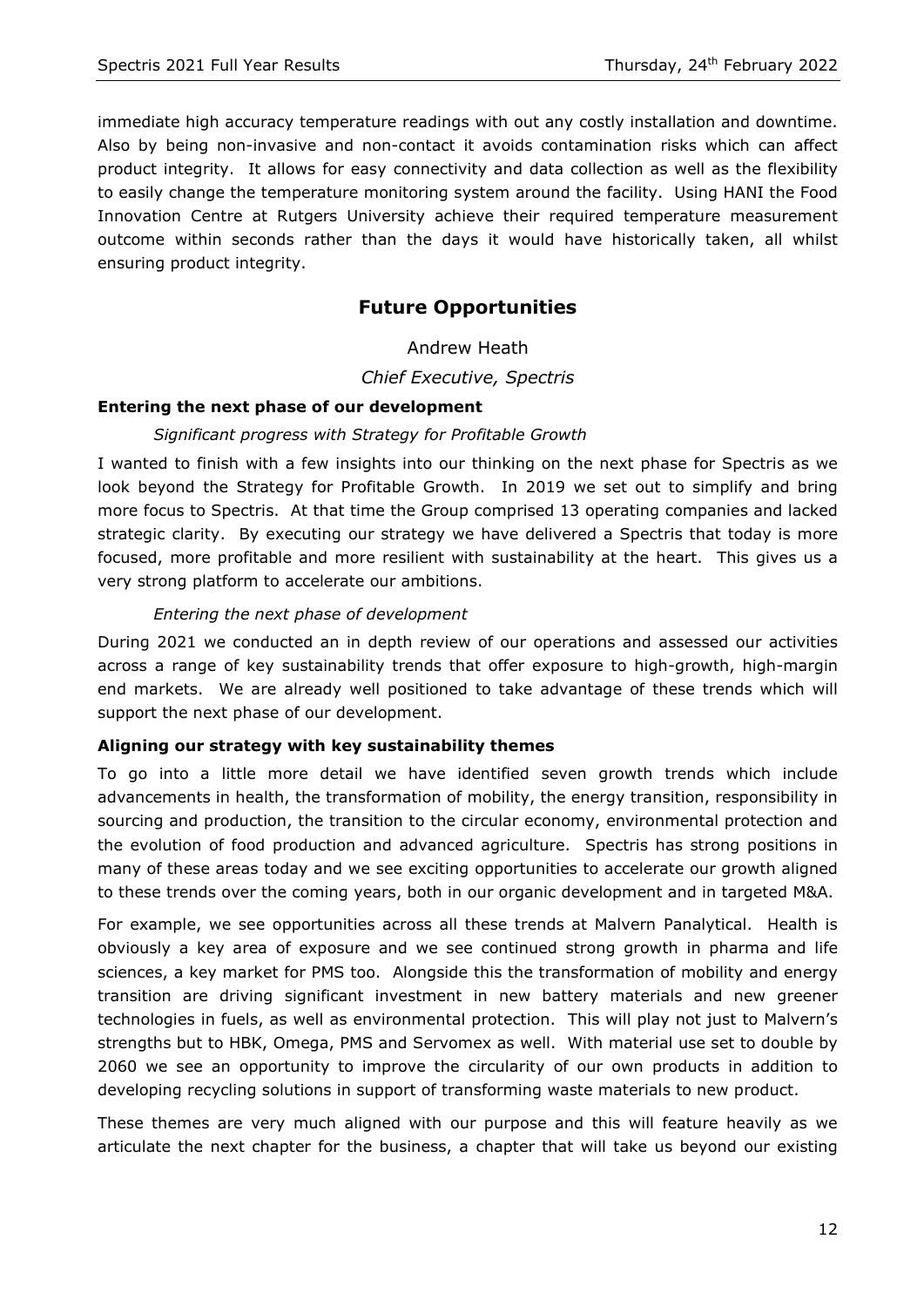Strategy for Profitable Growth. I look forward to talking to you more about this later in the year.

#### **Looking forward with confidence, opportunity and momentum**

In summary we delivered a good financial performance in 2021. Demand for our products and services has been and continues to be strong. Although supply chain and COVID challenges somewhat constrained our ability to maximise sales in the fourth quarter, we enter 2022 with a record order book and have made a strong start to the year. This gives us confidence in our ability to deliver continued good growth and to maintain our progress in returning the Group to its previous margin highs and ultimately exceeding them over the longer-term. We have made significant progress in executing our strategy. Spectris is now a more focused, higher quality, more profitable and a more resilient business, supported by a very strong balance sheet. We have demonstrated our ability to reduce cost responsibly, drive organic growth, expand margins, allocate capital with discipline for attractive returns and have made several successful acquisitions to enhance our customer offering.

Looking forward we will build on this progress, investing in our businesses to take advantage of new growth opportunities, strongly aligned to our purpose and to our focus on sustainability. We will continue to aim high and be bold in our pursuit of enhancing value for all our stakeholders. Thank you. I will now be happy to take your questions.

## **Q&A**

**Andrew Wilson (JP Morgan):** Hi, good morning, thanks for taking my questions. I have got three if I can take them one by one if possible. You have mentioned a number of times the headwinds that you had in Q4. If you could help to quantify what you think the lost sales impact might have been, I am trying to think about the implications of that for 2022.

**Andrew Heath:** Yes, clearly as we progress through Q4 we found a progressive tightening of supply chain. Predominantly as our volume was increasing through Q4 in terms of shipments we ended up with some particular constraints that effectively constrained our ability to convert the forward order book as we were expecting in Q4. In terms of the actual quantum it is difficult to be completely precise but it is at least  $E20$  million that we can see that was either ready for shipping or was shipped but could not be received by customers. Certainly as Omicron expanded in December we found a number of customers closing their sites again or other supply chain constraints meant they were not ready to receive it. We ended up with quite a significant amount of inventory that was either ready to ship or actually in transit that we could not recognise. That particularly affected Malvern Panalytical. Likewise with Omicron and Omega in New Jersey in particular where we have our distribution centre, we had a number of operatives who were out and we did not have enough fingers and thumbs there to actually pick, pack and ship. It is at least £20 million that has effectively fallen over the boundary between December and January and the new year as a consequence has started very well. Revenue in January was up 7% year-over-year. February revenue is also growing strongly from what we can see and the encouraging thing is the order book continues to grow. The order book at the end of January was bigger than it was at the end of December. We ended up with orders up higher than our average through 2021 in January. Demand remains very strong and I see this just purely as a timing issue.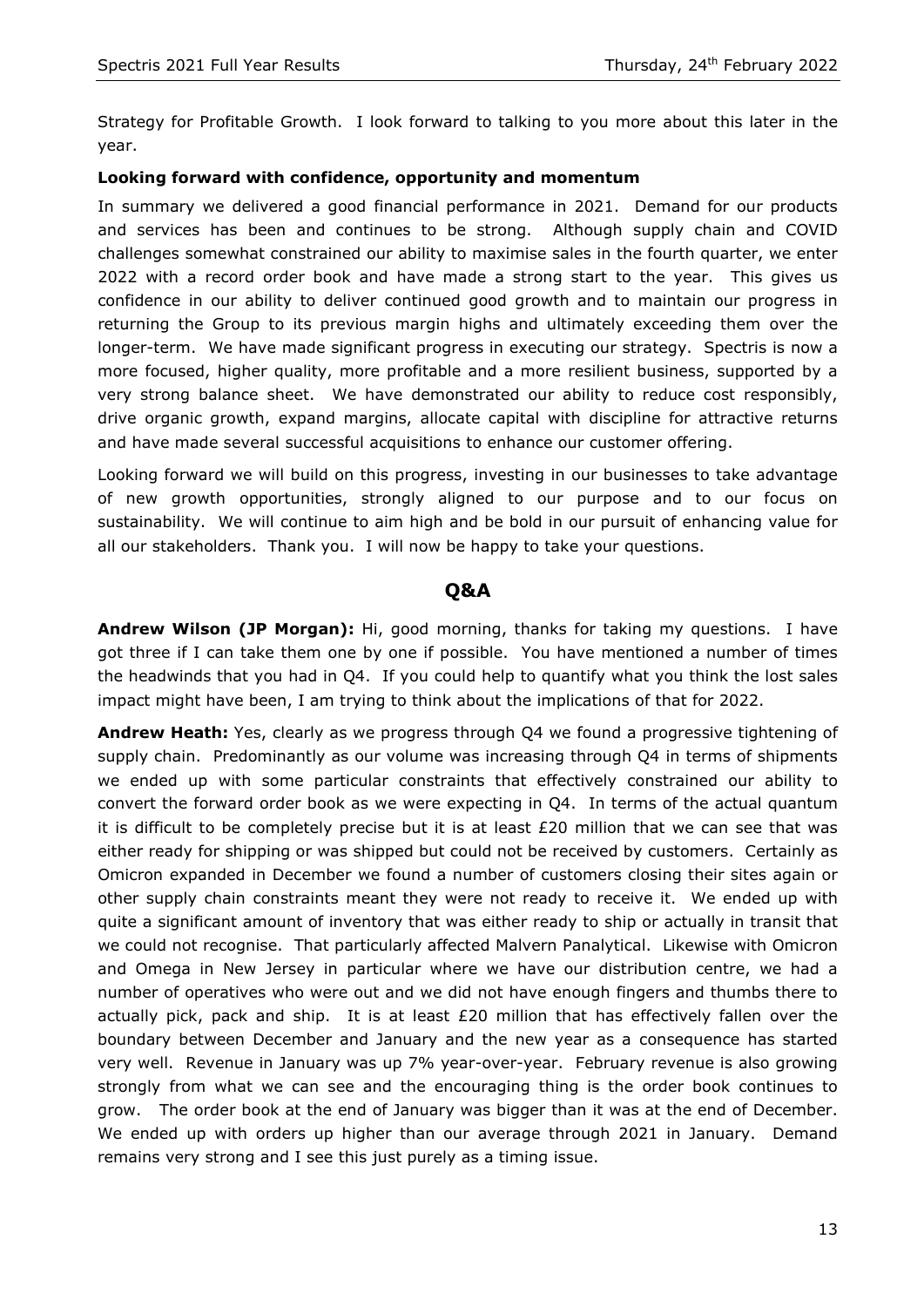**Andrew Wilson:** Great and I wanted ask around the orders in the order book obviously being super, super strong, in terms of confidence around how real those orders are, whether there is any risk that you are seeing double ordering and assuming that you will see some early ordering as lead times extend. In terms of risk around those orders.

**Andrew Heath:** Yes, the order book is very strong. We do track cancellations and have been all the way through last year. Clearly as demand picked up we were conscious that were we just seeing speculative order intake and people reserving positions? That has proved not to be the case. Cancellations run at very low levels consistent with long run history. We certainly do not see that sort of speculative element within the order book. However, your other point in terms of, is the order book longer-dated? Yes it is. Clearly we have had to extend lead times given supply chain constraints, as have most businesses. Inevitably that is boosting the order book but if you compare our order book as at the year end it was up over 50% year-over-year. If you look at Spectris as a business typically we had 3-4 months cover historically if you go back to 2018/2019. That is now sitting in the almost 5-6-month range. Clearly some of that is down to longer-dated business but overall the gap between order growth of 19% last year versus top line revenue at 10% the majority of that is actually just new increased demand.

**Andrew Wilson:** Thank you and then a final one and a longer-time one. The made the comment around the target to get back to the previous peaks on margins and then ultimately exceed them. I am interested in terms of what changes you think you need to see to get to those kinds of levels. Whether it be the 18% or the north of 20% that you are thinking about, is it a volume thing or is it still changes you want to make to the portfolio? I am wanting to understand the bridge from where we are today to potentially those much higher numbers.

**Andrew Heath:** I would break it down into three fundamental areas. Clearly as we came out of the pandemic or out of 2020 off the back of 2020's COVID outbreak we said then that we wanted to make sure we got the cost base into the right size and shape such that we could grow back into the market recovery. We did a lot of work back in 2018/19 on the profit improvement programme, accelerated its completion in 2020, did some further work in 2020 as you are well aware. We came out at the end of 2020 with the cost base in the right place. That gives us the opportunity to get very strong operating leverage as volumes come back. We saw that in 2021 and as we go forward we will retain our discipline in terms of costs. We clearly did add some cost into the overheads last year to support the growth rate and to some extent the fact that the sales miss from Q4 or fulfilment miss that has fallen over into this year, the £20 million I talked about, we built the cost base to support some of that and that impacted margins in Q4 as a consequence. However, as I say, that is just a timing issue.

Firstly operating leverage, secondly the Spectris Business System. We continue to mature and strengthen our deployment, our training, the development of our tools and really embedding the whole lean philosophy in terms of how we run our businesses. I am pleased that we are now starting to see real financial benefits coming through to help offset cost inflation. A big driver again this year and going forward is the deployment of the Spectris Business System. Then thirdly we are also investing in better processes and better systems to support the growth to make sure that we have a scalable operating model that we can scale efficiently. As you are aware, we have been deploying a new CRM system into HBK over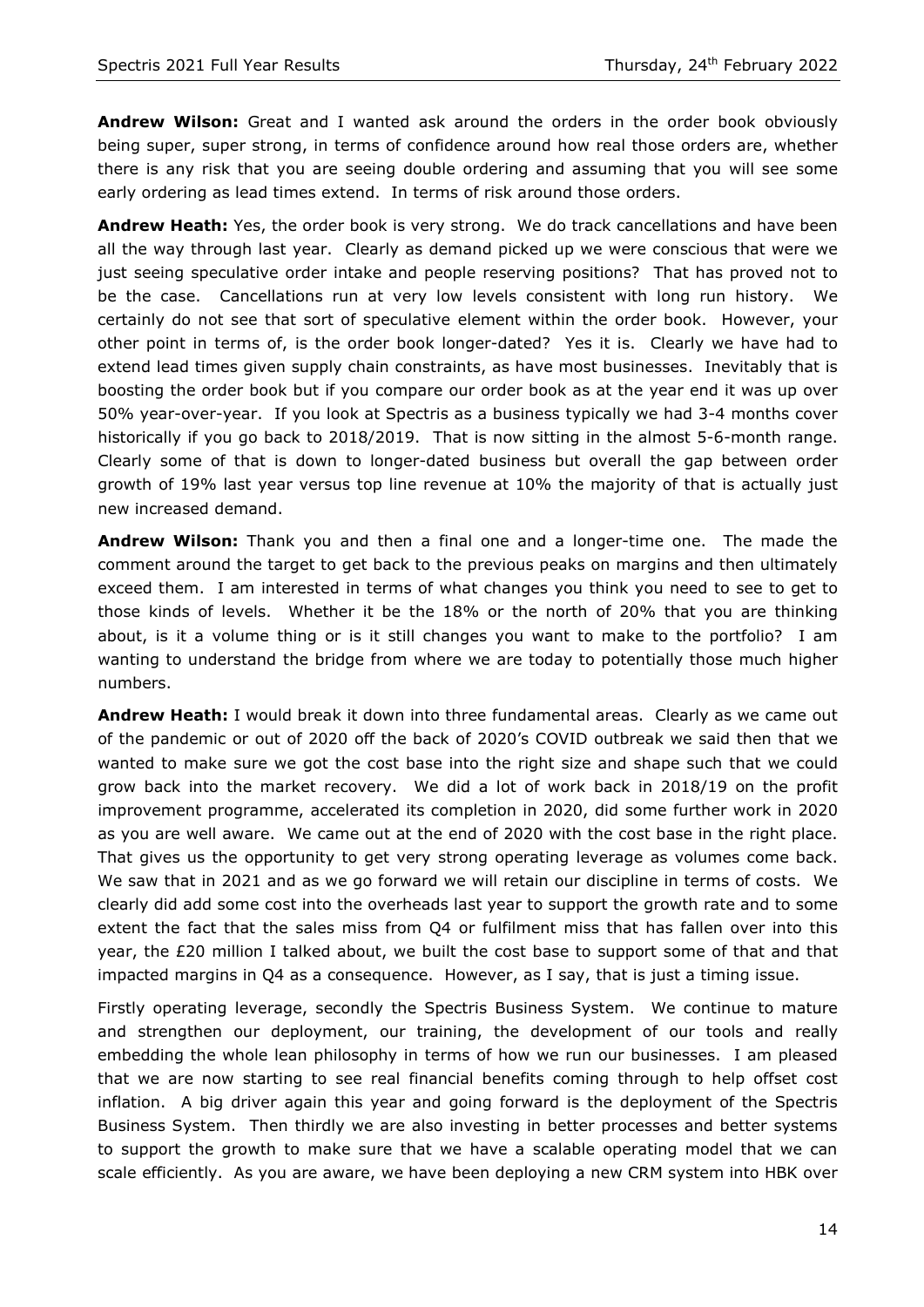the last 12 months. That went live in January successfully and we have put in the announcements, the press release, we are also in the process of investing in upgrading the ERP system firstly in Malvern Panalytical and then into HBK to really drive greater efficiency in the way we operate on a day-to-day basis and take advantage of the next generation of ERP technology.

#### **Andrew Wilson:** Very helpful, thank you.

**Michael Tyndall (HSBC):** Morning gentlemen, a couple of questions if I may. Can we just talk a little bit about MalPan because MalPan is still some 10% below where it was in 2019 on revenues? I wondered to what degree is there still catchup potential there. Also if I am not wrong, pharma was up 27% at the first half, up 14% for the full year so I realise there could be some base impacts there but it feels like it was flattish in the second half. Am I reading that the wrong way? Then the second question, I do not know if you are willing to share it Derek but I wonder if you could give us just some idea in terms of what you have got in the budget for labour and material inflation for 2022. Thanks.

**Andrew Heath:** Let me take the first question Mike on Malvern Panalytical. Clearly it had a very strong year last year. Its order intake was up significantly and as I have said, if it had not been for some of the constraints in Q4 the revenue growth in Malvern Panalytical would have been that much stronger. A good proportion of the £20 million missed from Q4 that I spoke about relates to Malvern Panalytical and its business model and the way it recognises revenue in terms of some of the complexity of the systems installations going into customers. However, we are seeing continued strong growth in pharma. We have a very strong offering, particularly around this whole stability, affinity structure area of drug development, discovery and manufacturing quality. As per the case study I highlighted earlier, we are seeing still strong demand in terms of vaccine development and antivirals. That is also then supported by quite a strong onshoring trend which we see continuing. It was also good to see the growth in the advanced materials last year, particularly around semiconductors and the fine chemistries associated with that. Our wafer analysers did very well but equally the investment in new battery materials, additive layer manufacturing was strong and it is also great to see that the academia sector that was heavily down in 2020 recovered quite strongly and was up almost double-digits last year. All of that is contributing well to Malvern Panalytical's growth. Certainly as we look forward we see continued strong growth and recovery beyond 2019 levels.

#### **Michael Tyndall:** Got it.

**Derek Harding:** Then on your question Michael on the budget costs, we are anticipating inflation in our cost base and our overheads. In terms of labour inflation we have a range of assumptions, to be honest. We are in the process of doing pay reviews at the moment so I do not think it is appropriate for me to give you a number now because it does differ by territory, grade and all sorts of different dynamics in terms of doing pay reviews across the piece. I think to be honest given the environment that we currently operating in I am going to have to leave it to you guys to make an assessment as to what you think the correct inflationary range is for your guidance. We have a series of planning assumptions but I suspect my planning assumptions are no better than your market assumptions. I do not think we are going to get drawn on trying to guide to cost inflation for this year.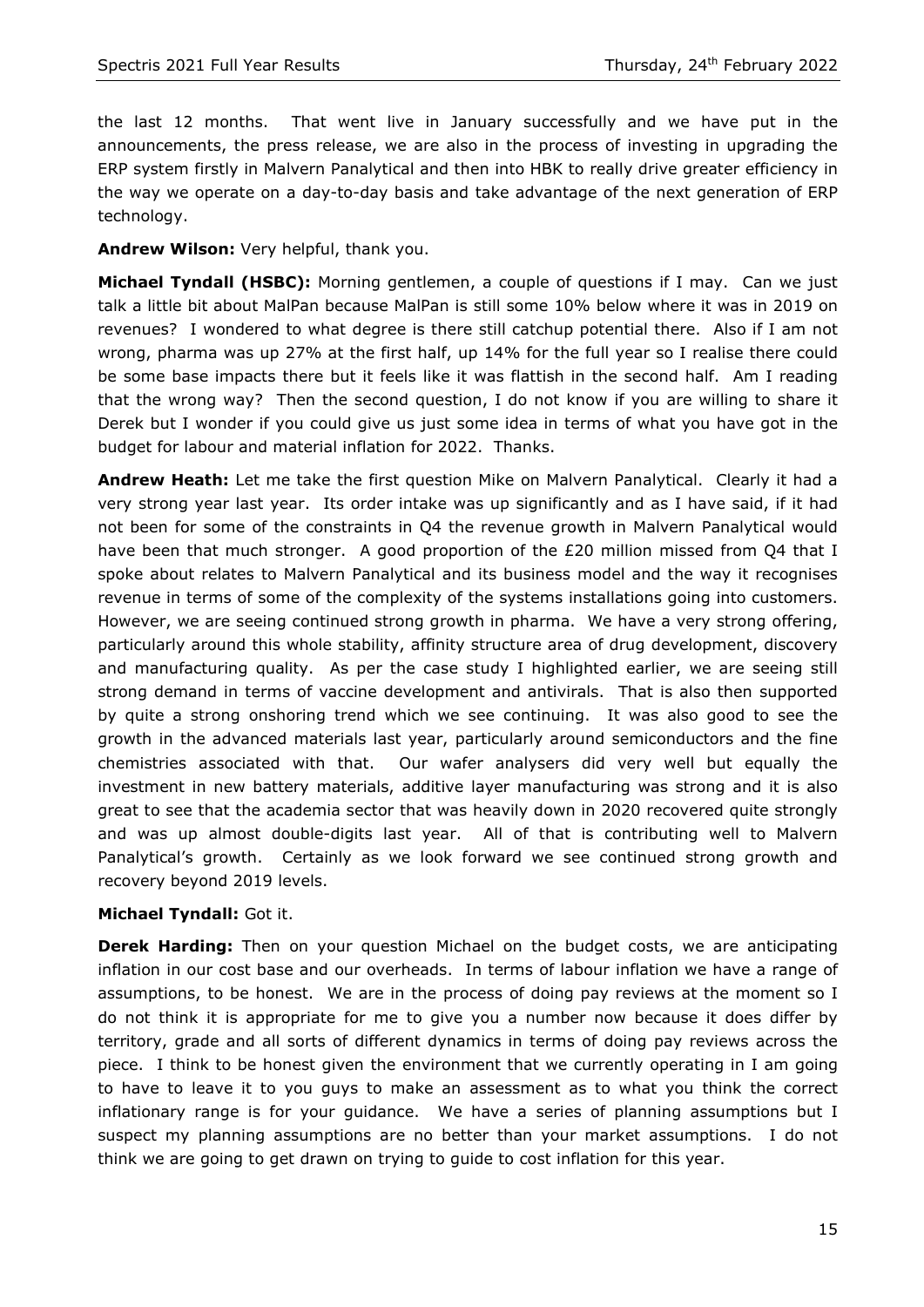**Michael Tyndall:** You cannot blame me for trying. Thank you.

**Andrew Douglas (Jefferies):** Morning guys, most of my questions have already been asked but I have got three smaller ones please. Can we talk very quickly about the M&A pipeline? It sounds like you have been building that throughout the year. You made a  $E30$ -odd million acquisition this morning. Can you talk about the pipeline how that is looking, big or small ones? Has the evolution of the end markets that you are following changed what you are looking at or are you thinking slightly differently about M&A? That would be helpful. Second question is a slight lead on from Michael's question a minute ago. Could you just give us an update on energy costs in terms of percentage of sales, whether it is gas or electricity, etc? So that we can have a better understanding there please. Then last but no means least Omega looks like it is motoring. I think it was +18% organic sales in the fourth quarter. That is good and your comments about the improvements under the current management team going well. How much more do you think needs to be done there and is it fair to say that they are doing all they can at the moment and a lot of the heavy lifting has been done which will then come through to an improved performance? Or is there still more to be done there please?

**Andrew Heath:** Thanks Andy, thanks for your questions. I will take your first and third questions and I will pass energy across on to Derek. Firstly talking about the M&A pipeline, I am really pleased with just how all the businesses have been able to strengthen their pipelines over the past 12-24 months. We have put a lot of focus on it, as you know. As a consequence of that we were able to complete on Concurrent Real-Time back in the summer last year and equally the asset and licence agreement with VIMANA for HBK to create a data management platform is also an exciting development. You will see in the announcement the acquisition of Creoptix by Malvern Panalytical which completed in January. We have got a strong pipeline, some good momentum and as ever we continue to actively scan the market but have some attractive targets that we are looking at currently. That is why we have decided this year not to do any sort of special return by way of a special dividend or a share buyback.

I think your other part to your question there was is the evolution of end markets changing? Are we thinking differently? Clearly the whole focus on sustainability is important to us. We see opportunities there to be advantaged by a number of the sustainability thematics I touched on in the presentation. That is certainly uppermost in our thinking is now part of our filtering process. In part the acquisition of Creoptix was part of that thinking. All of the acquisitions we are looking for are very much consistent with what we have said strategically in the past where we are looking to scale up the businesses either looking at targets that sit bang on the same end markets, the same sort of strategic growth areas we are looking for, that would complement our current offering or indeed our immediately adjacent spaces or offerings that we see will be highly synergistic to what we do today. Creoptix I think is a classic case in point where, as I said in the presentation, Malvern Panalytical is very strong in the whole drug discovery and development space, particularly around the stability, the structure, the affinity of the formulations.

We saw in Creoptix an early-stage business that had some really strong new leading technology in the affinity space that we absolutely believe will sit very nicely alongside Malvern Panalytical's current calorimetry offerings. It is an early-stage business. It is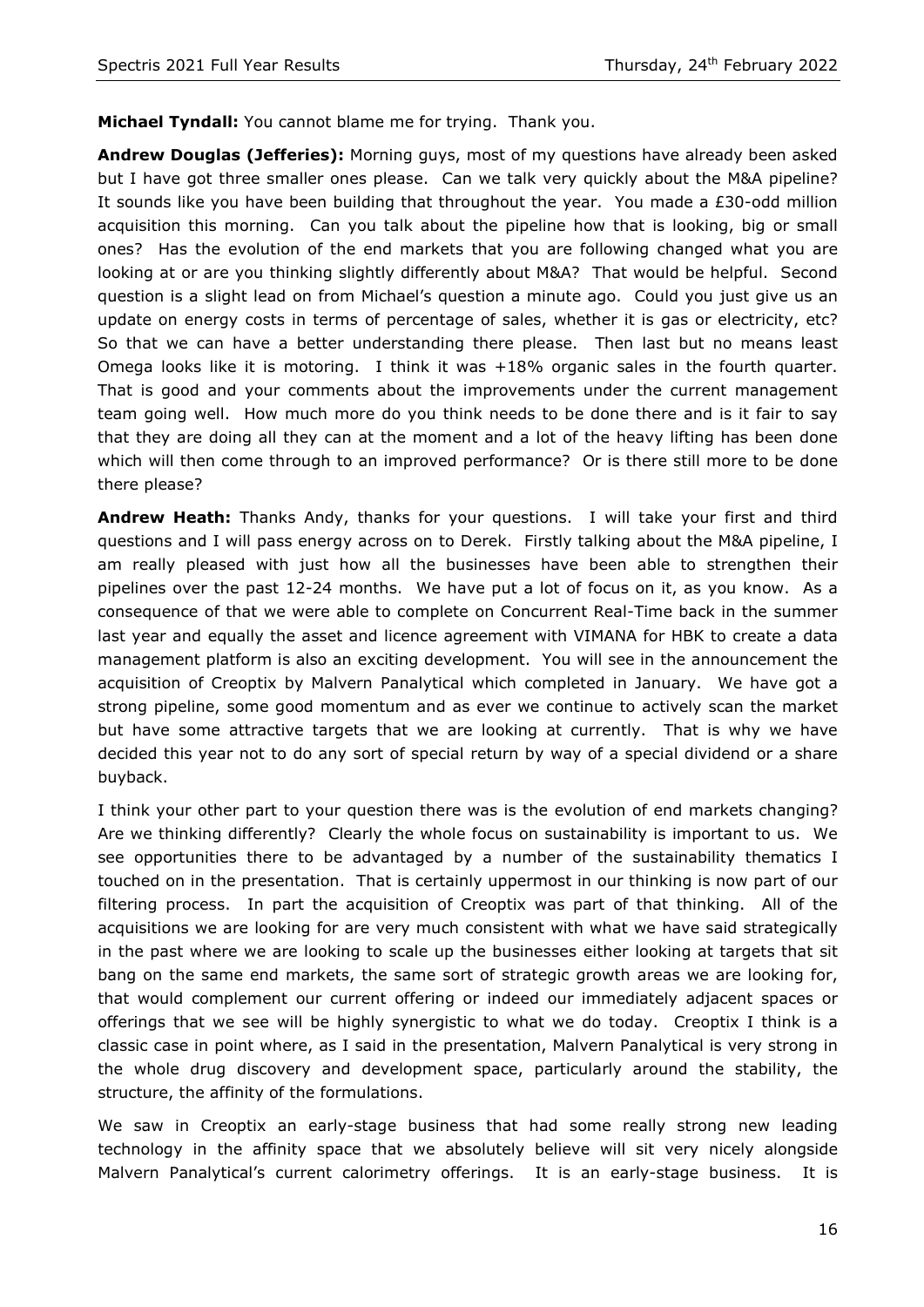currently slightly loss making, about £4 million of revenue, but we see the opportunity to quickly scale that business and deliver very strong returns off the back of flowing Creoptix technology and products through the existing Malvern Panalytical customer chain and routes to market. It is bang on strategy. Do not get carried away that our M&A approach has shifted towards early-stage businesses. As we have said before, we look at everything from technology through early-stage start-ups through to small bolt-ons to businesses the size of Concurrent which was \$160 million size all the way up to businesses that are equivalent to the size of our current platforms as we were looking back in 2020 around the potential US acquisition we spoke about at the time. We have continued to look across the board and if anything given the current market volatility we see opportunities.

**Derek Harding:** Then energy costs, it is a great question Andy. I do not have a specific pound note number for energy cost to be honest across the Group. I will make a couple of observations. Roughly half of our energy usage is electricity, though when you look in the Annual Report when it comes out you will see a table on our energy consumption broadly half of it is electricity. When you think about our business though we do not have significant energy demands. We are not running big, large machinery 24/7. We are not burning anything or building anything using high energy usage in that sense. Most of our production is assembly or bringing things together that have been manufactured elsewhere. It is an asset-light model and it is also a relatively energy-light model. However, in terms of giving you a specific number on the energy costs I am afraid that is not something that we typically focus on.

**Andrew Douglas:** No, that is fine. I think the message is clear. That is fine.

**Andrew Heath:** Omega is the other part Andy. We have signed up to the RE100 Initiative around renewable energy. 43% of our electricity we purchase now is renewable and we are working on negotiating contracts to increase that quickly up towards 100%. Then on Omega, yes as you said and as I said in the presentation it is really pleasing to see the progress that the new management team is making there. The focus that Amit has brought in terms of really getting Omega to drive four key strategic growth initiatives around enhancing the digital experience, expanding the sales distribution channels and developing new partnerships there, having much more focused product innovation and then overall continue to simplify and improve the operational performance of the business. They have done a great job last year despite all the challenges that they have had in terms of supply chain disruption and also some fairly tight labour markets in the US. Really pleased with the progress they are making. Your question was really around is there more heavy lifting to do. I do not think there is. It is more a matter of continued execution on the strategy and driving the focus there, as I have said. One data point I would like to share with you that I think is meaningful is that on the digital experience side our web orders now are higher than they were back in 2018 before we implemented the new e-commerce web platform. All the work the team has put into getting that new e-commerce investment, firing on all cylinders and driving order intake is now starting to yield the results that we were hoping for. I think from a heavy lifting perspective the work certainly on the digital side has been done and it is about continued execution. As I said in the presentation, there is still more to do. The margins are still below the Group average and the team is very much focused on driving top line growth, scaling the business and improving its margin performance.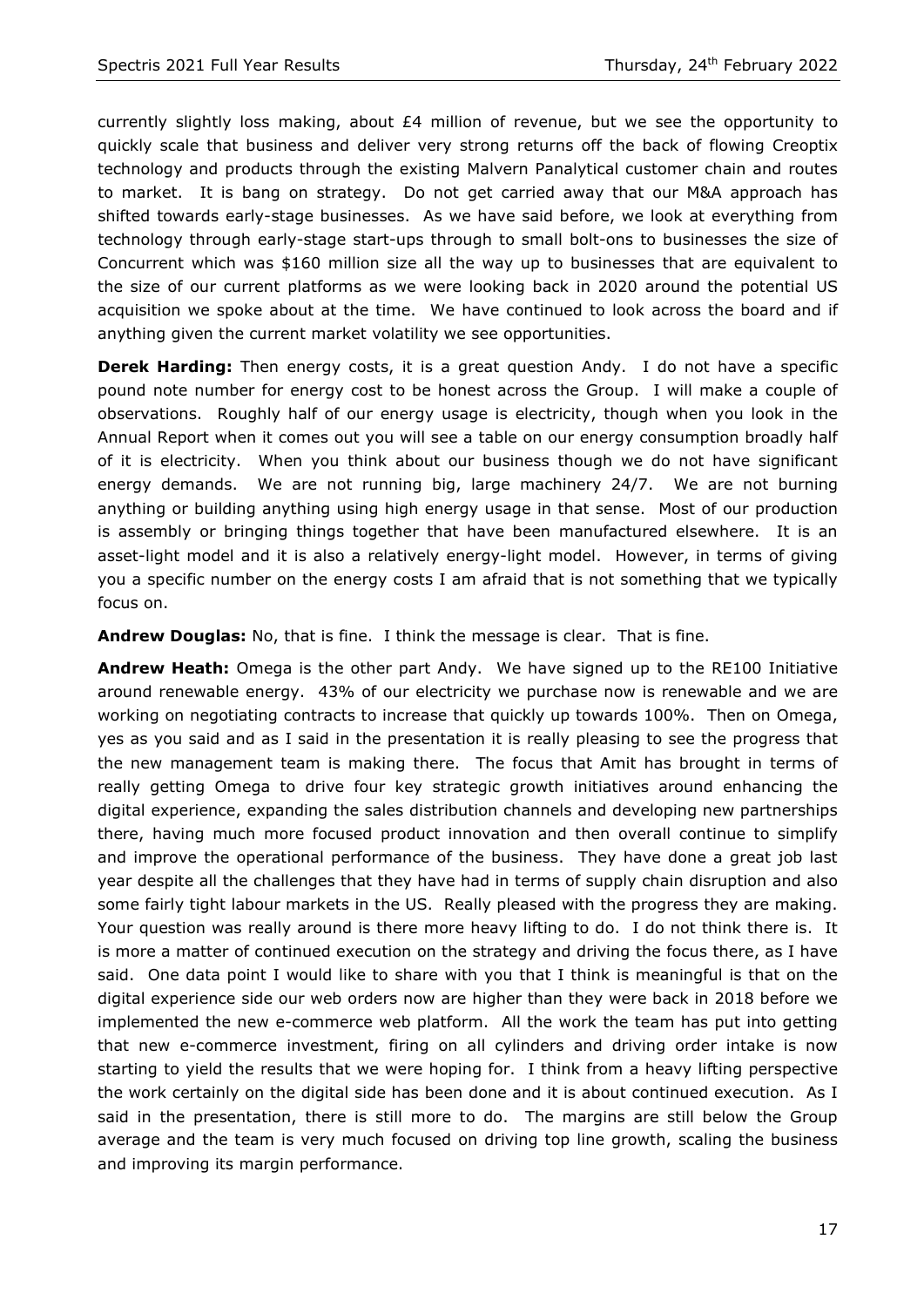**Andrew Douglas:** Understood. Thank you very much.

**Jonathan Hurn (Barclays):** Good morning guys, I just have three questions please. Maybe the first one for Derek. I know this is never really that easy to answer at this point of the year but can you give us some kind of feel for how you see that H1/H2 seasonality coming through in the business maybe in terms of revenue and profit? Obviously it is going to be quite H2 weighted this year but can you just give us a feel for the split as it stands? That was the first one.

**Derek Harding:** Yes, you are absolutely right Jonathan it is tricky to answer at this time of the year. I am not going to give you a percentage split. There is nothing that we can necessarily see that means the business is any different to normal in that sense other than I guess the supply chain challenge. We are expecting the supply chain challenges to ease in the second half or start to ease in the second half. On the balance of probabilities that would suggest a stronger period in the second half as those ease and the orders that we are carrying at the moment start to get realised into revenue. I think at this stage of the year it is difficult to ever give you a specific percentage. Normally we give a bit of guidance on that when we actually get through the first half but again I think with all the uncertainties that is not something that we are necessarily going to look at.

I think if you look overall we are of the view though that this year 2022 on a like-for-like when you take out all of the disposals that we have completed in the year and before you add in the full affect of Concurrent RT on those underlying like-for-like basis we anticipate the year to be similar to 2021. However, I am not going to give an H1/H2 split at this stage.

Jonathan Hurn: Okay, that is clear. The second question was coming back to the order book. Obviously if you look at that Q4 order growth there is quite a marked slowdown relative to Q3 and Q2. I take on board your point that things picked up in Q1 but obviously the comp there is easy. Why was that Q4 order intake down so much relative to Q3? Was it essentially a comps issue or was there some other things playing out there?

**Andrew Heath:** Jon, just to clarify are you talking about revenue or orders?

**Jonathan Hurn:** I am talking about orders. Orders were +14% in Q4 but they were +31% in Q3 and I think +28% in Q2. Why was that sudden slowdown?

**Andrew Heath:** Okay. It is really just against a tougher comp. If you go back to the second half of 2020 we really saw orders start to pick up progressively from June of 2020. Then it was clearly within certain markets, pharma being the first to kick off. It has taken to this year for automotive and academia to start to go positive. It has been a progressive build from then but we did see the order book really starting to pick up from middle of 2020. It is against a much tougher comp, that is all.

**Jonathan Hurn:** Okay. That is clear. Maybe the last question following on from Andy in terms of Omega. Obviously performance has improved quite a lot in Q4 relative to Q3. I know it is a bit of an unfair question but in terms of its place in the portfolio are you now a lot more convinced in terms of Omega on a long-term basis or are there still some questions and issues that it needs to answer for you to be really happy with its position in Spectris?

**Andrew Heath:** For all our businesses they all have to earn their right to retain their position in the portfolio. Omega clearly we have refreshed the management team, Amit is brought in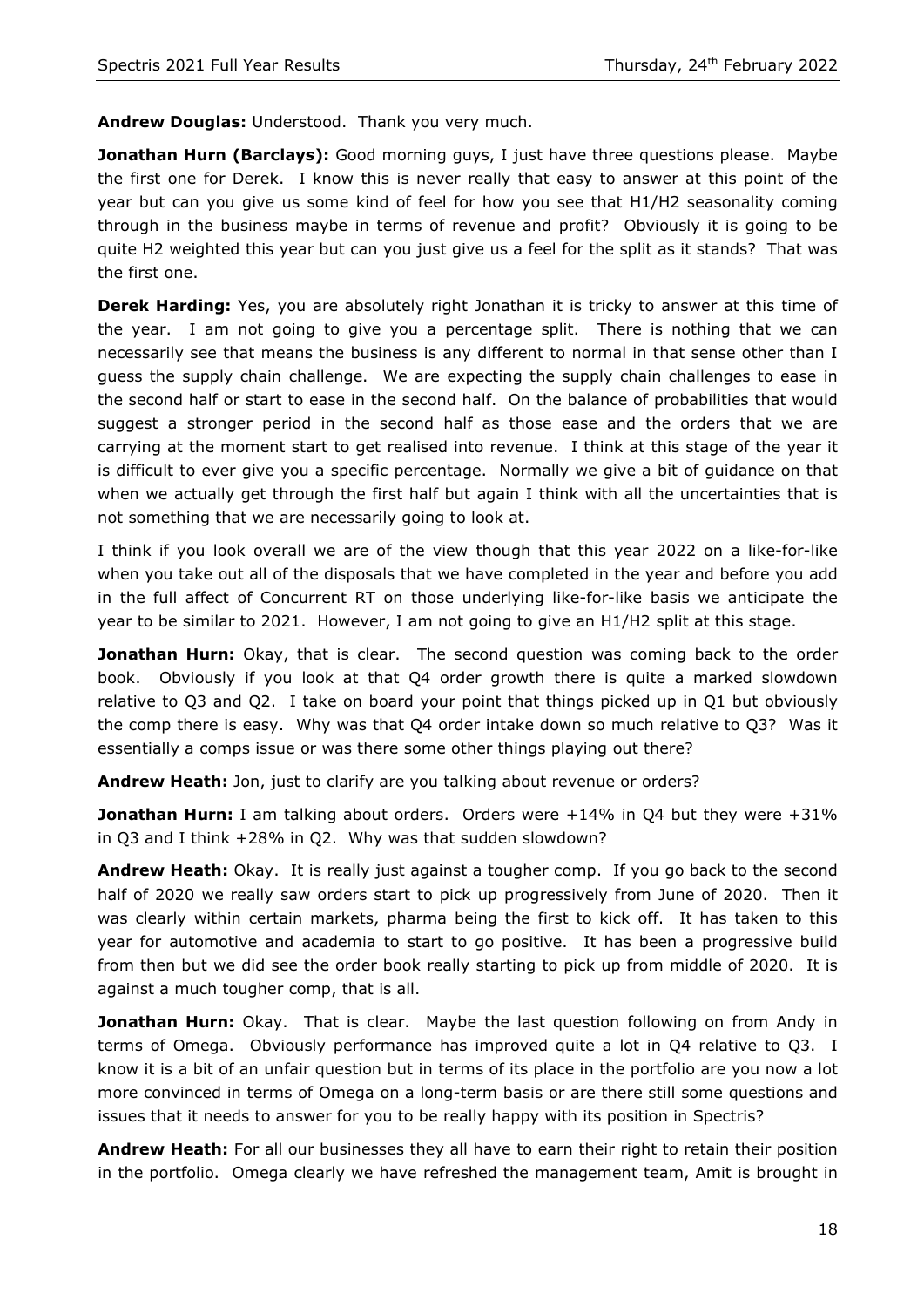with a very clear, focused approach and that is delivering results which is really pleasing to see. As I said, there is clearly more to do and so we will continue to review the performance of Omega as we do all our businesses to make sure that they are still tracking a trajectory that we believe over the longer-term delivers good value and good returns.

**Jonathan Hurn:** That is very clear. Thank you.

**Mark Davies Jones (Stifel):** Morning both, can I start on that one again on Omega? For the Group as a whole you are saying that you think you can get back to previous peak margins. Could the same apply at Omega? There is great progress but you are still a long way below the 18% and a bit that that peaked at before it hit choppier waters. Is there any structural reason, particularly having increased the cost base on some of those web investments, why you cannot get back to that sort of level at Omega?

**Andrew Heath:** Thanks for your question Mark. The simple answer is there is absolutely no reason at all why not. The problem over the last 2-3 years has been the extra overhead burden from all of the IT investment that went in back in 2017 and 2019 for the new ecommerce platform. That meant the business had to scale really significantly to be able to get the returns off that investment. We have been very clear with our frustration and disappointment that we were not able to scale it through 2019 and 2020. However, we are now starting to get the benefit of that. As part of the SaaS accounting as well we have written off some of that IT investment as well in terms of the way the new accounting rules apply. That will help boost its headline margin as well. Absolutely no reason at all why it cannot get back to the previous 2018 18-19% operating margin. There is no reason why it cannot get back to there at all.

**Mark Davies Jones:** Okay, great. Then clearly you have simplified the business a lot over the last couple of years which is great but there are still an awful lot of moving parts. Are there any of your important end markets where you think activity is super normal at the moment? You have mentioned some of the vaccine support within the pharma business. Obviously there has been a big spike up in the machine tool end of things. Is there anything that could go against you off those peaks in 2022 do you think?

**Andrew Heath:** Firstly I would say from the simplification perspective we are and have now concentrated the Group on the more attractive higher growth end market segments that we planned to do when we announced the strategy in 2019. The fact that we are seeing a strong growth in pharmaceuticals, strong growth in semiconductor electronics, strong growth in the advanced materials part of our business, these are what we call technology-led industrials, the machine manufacturing growth there is testament to the focus that has been brought. Clearly automotive is really the only one of our target end markets that has struggled but that is well publicised as to the causes why. The simplification has certainly helped focus us on those end markets that are growing strongly and importantly really targeting the sub segments within it where we have and where we can build strong leading positions. That strategy is working for us.

Just going forward those markets that have been growing really strongly, are they going to start to slow? Overall if you talk to any of the economists as we progress into the second half of this year and into 2023 clearly there will be slowing growth. We cannot sustain the growth rates that have been achieved through the back half of 2020 and 2021. Mathematically that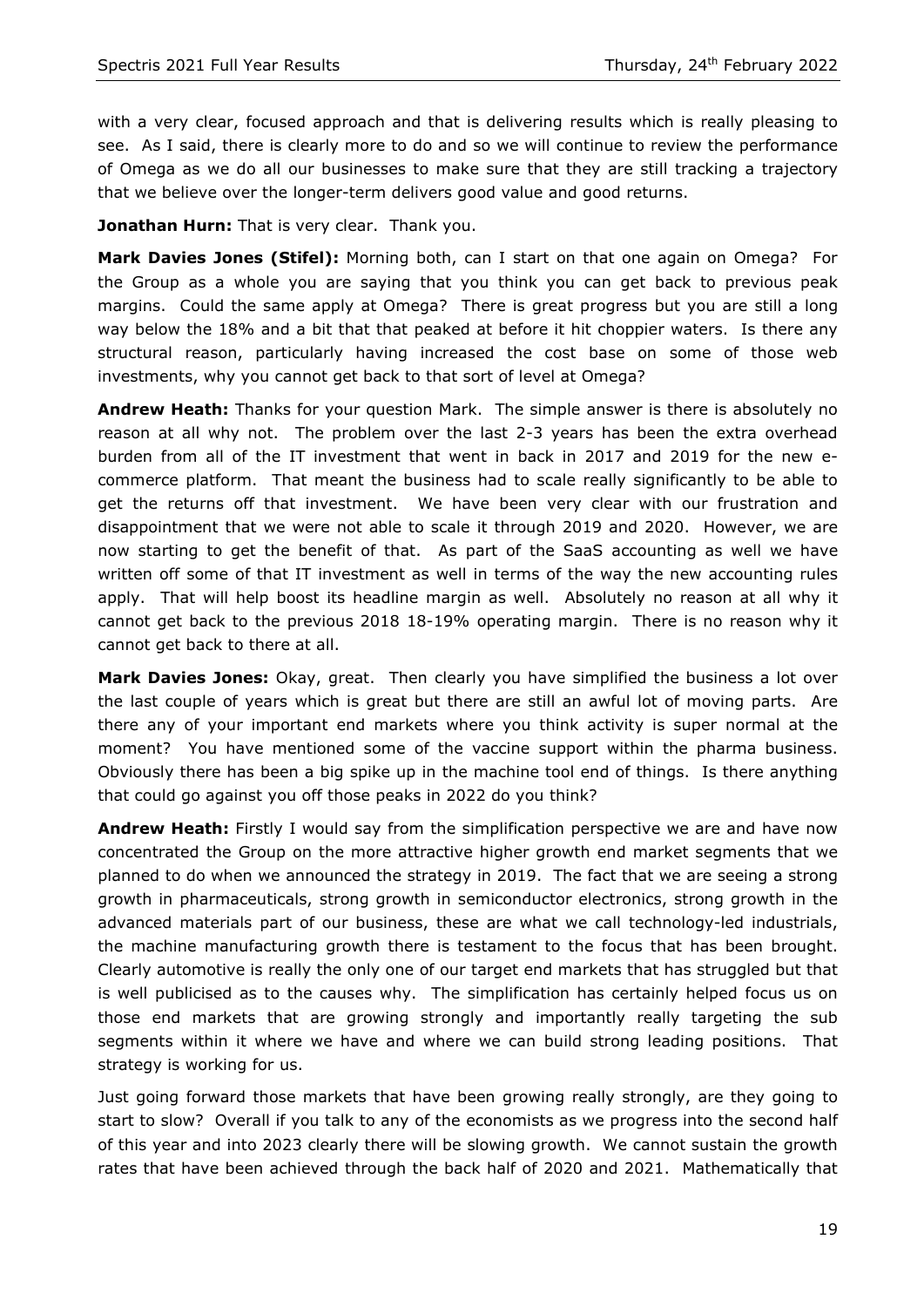is not going to be feasible. We will see slowing growth but we certainly still see growth, which is important. As I say, we are targeting those sub segments where we see the greatest growth and our shift and focus around sustainability I think will also make sure that we are focusing on real high-growth, high-margin opportunities as well. The market that really outperformed for us has been pharma and at the moment that continues to go very strongly. All the developments around viral vector vaccine development plus antivirals, the onshoring trend and the expansion of biopharma and therapeutics. We are seeing huge investments going in there so we certainly anticipate that momentum to continue through this year. I think semiconductor without a doubt is going to remain very strong. Our order intake in semis was up I think 50% last year. Whether we will achieve a 50% growth again this year I would question whether we will get there but we are still seeing very strong growth in the semi space. In machine manufacturing in HBK our focus on what we call our OEM sensor business providing really high precision sensors to OEMs to build into machines, everything from machine tools all the way through into agricultural equipment for precision agriculture and even into healthcare applications where we are providing weight sensors going into high tech hospital beds. Basically you have now got beds that are automatically measuring movement, weight of the patients and optimising the position of the patients. We are selling sensors into that market as well. I certainly see strong momentum coming into this year and we will sustain that in those sectors through 2022.

**Mark Davies Jones:** Great. If I can just squeak in one final one, are you seeing any shift in the M&A environment in terms of valuation expectations from sellers or willingness to sell as the world gets a bit more complicated?

**Andrew Heath:** It is a great question. I think it is a little early to tell. Clearly valuation expectations have risen over the last two years and it is a little bit early days. However, certainly if you look at the listed public companies then valuations have come off quite a bit, which, as I said earlier in response to Andy Douglas's question, potentially may provide some opportunities.

**Mark Davies Jones:** Okay, perfect, thanks very much.

**George Featherstone (Bank of America):** Morning everyone and thanks for taking my questions. A follow-up on the margins. I wanted to know what the specific timeline you have in mind for achieving the 18% operating margin target is. Then how do the margins in the backlog compare to 2021 margins for the Group?

**Andrew Heath:** We will take them in turn George. In terms of margin we have never been explicit in terms of achieving the margin target. I mean that is fraught with all sorts of externalities. I would just simply say I am really pleased with the way we have executed on the strategy and continue to execute on the strategy. The simplification, the focus we brought to the Group. We have improved the quality. We have improved the end market focus on attractiveness. The operational efficiency of the Group is improving. The cost base is in a much better place. I am confident that we will continue to make good progress in terms of achieving our targets we put out there. As we have said all along, we do not see 18% as a ceiling. Our long-term objective is to improve margins well beyond that.

**Derek Harding:** Your question was on the margins on the order backlog. Basically George I guess what you are taking into account is if orders are placed at certain pricing and if we see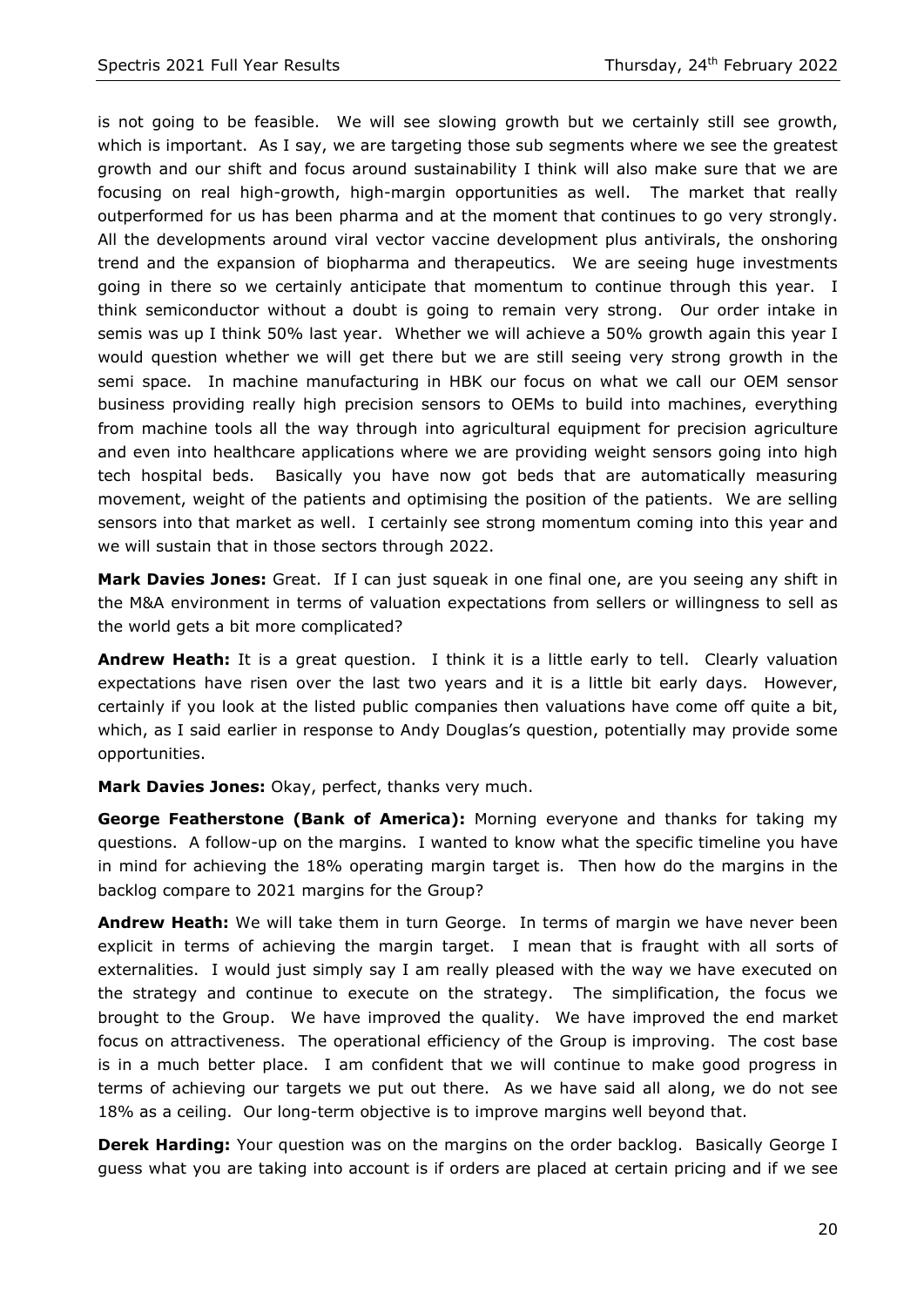cost inflation coming through could that impact the outturn? Is that the point you are making?

**George Featherstone:** That is right, yes.

**Derek Harding:** Yes. It depends in all honesty because a number of the platforms have short order cycles and therefore although the order book is greater the new orders reflect new pricing so that helps. Others are slightly longer-cycle but in the environment that we are in we are able to talk to our customers and make sure that we have a sensible either discounting or mechanism in place to ensure that pricing on the order book is reflective of the environment that we are in. The short answer to your question is we do not think having that longer order book will make a material difference to our margins. We continue to feel that our pricing strategies and our pricing capability gives us the opportunity to offset inflationary costs where necessary. I would say it has a limited impact on the margins.

**Andrew Heath:** Yes. Pricing is a live discussion with all of our businesses. Whenever Derek and I sit down with them we are continuing to review pricing strategy. Gone are the days where we used to do it once a year. This is a much more dynamic environment and I think if you look at 2021 the fact that we were able to hold up actually slightly improved gross margins last year is again evidence that we have good pricing power and are able to offset supply input inflation.

**George Featherstone:** Thanks very much. Maybe one more for me and I will leave it at that. I wanted to talk a little bit about how much headroom you now have on the balance sheet for M&A. You ended the year with a very strong financial position with the net cash situation so just the headroom you have to not just your covenant targets but maybe the level of leverage that you would like the Group to be at more structurally.

**Derek Harding:** Sure. You are right, the leverage targets are way covered so that is not the limiting factor. It really is a question of appetite. We have always said and nothing has really changed that the right level over the cycle for our leverage position is between 1.0-2.0x net debt/EBITDA. We are happy to operate at lower than that level as we have done obviously for the last couple of years because the circumstances are such. If we had a clear path to de-lever we would equally be happy to go slightly above that level for the right transaction at the right time. Through the cycle you want to be looking at one turn of EBITDA. You can do the maths really. If you look at our current EBITDA for this year and obviously you would add in the EBITDA of any acquired entity as well. However, if you looked at the current EBITDA of around 250, took that up to 2.0x and added on the cash you can see there is a reasonable headroom on the balance sheet at the moment. That does not mean that it is burning a hole in our pocket. It simply means it is available and if the right opportunities come along then we are confident to deploy it.

**George Featherstone:** Great, thank you very much.

**Harry Philips (Peel Hunt):** Good morning, I appreciate you have been on a very long time so three very quick ones from me please. The comment around the incremental spend on R&D of an additional £10 million is that we should be taking £10 million off the expectations as a consequence of that or it is just an increase of  $£10$  million and it is in the normal band of circa 7%? The second question is for Derek particularly around SaaS accounting. I am no expert but I know you have put a number in there but what do we put in the model basically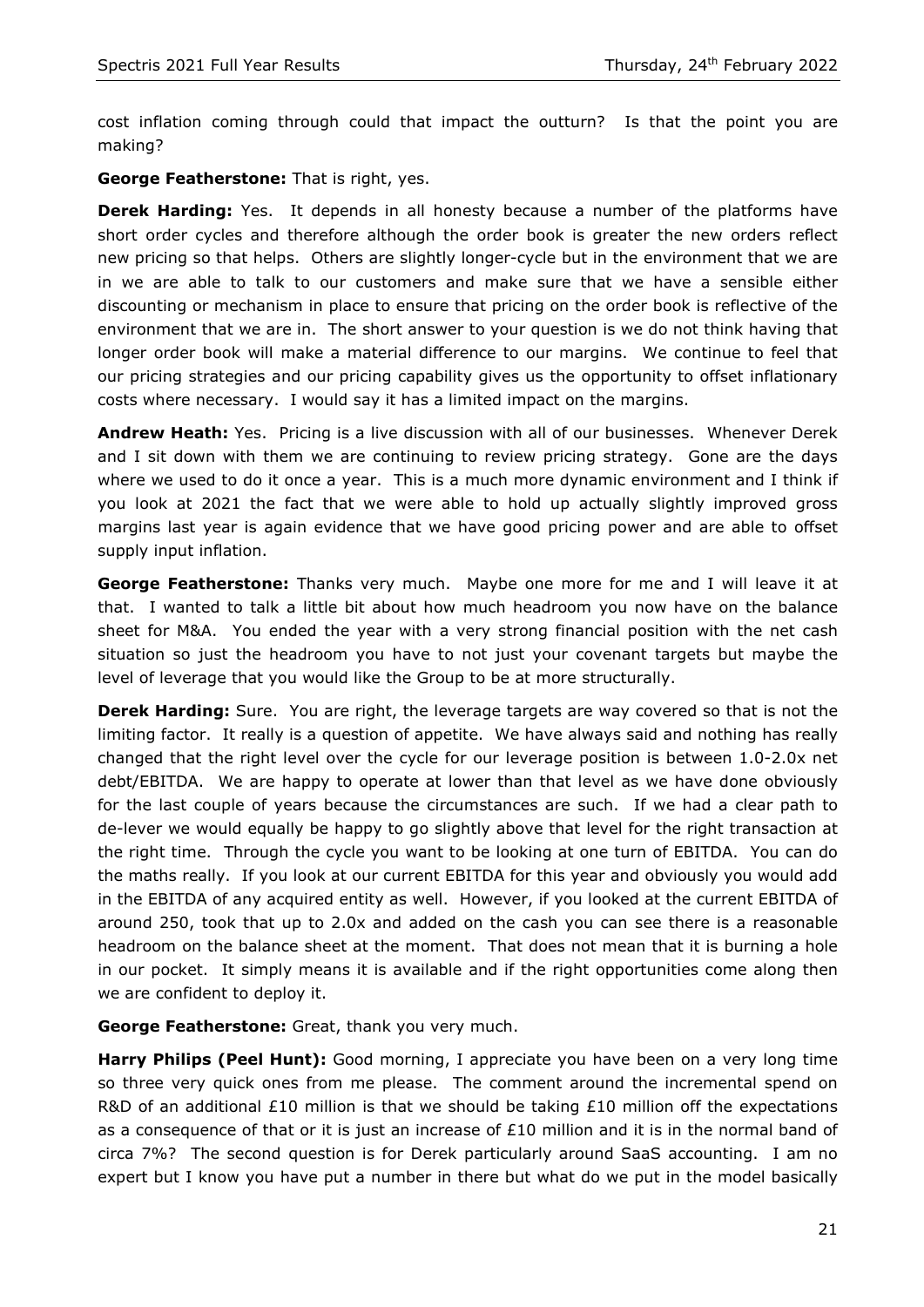because I do not have a clue? Then in terms of the comment Derek you made back to Jono about like-for-like growth being similar to last year, what is the context? Was that revenue growth or was I missing the point there? Then very lastly obviously the strategy refresh you have sorted everything out or largely out internally so clearly it is an external focus. Whilst you have been talking I have seen three share buybacks announced by various companies across various sectors. I know you will not want to answer this but at what point in time will you think that that maybe is the correct alternative route if you like?

**Derek Harding:** I will do them in order. The incremental R&D it kind of depends on how you build your model but effectively we have put that number out there Harry so that you can increase your cost base by  $£10$  million relative to what you would have come up with had you not had that piece of information. Does that make sense? That is what that is looking to do. In terms of software as a service, right, how to explain that at the end of a call in a simple sentence. In very simple terms the accounting standards say that if you do not own the assets that you have just created then you do not capitalise it. In the old days when you bought software you would buy a system, you would build the system on premise, you would capitalise all of the work that went into building that system. Obviously nowadays we see many, many more software providers providing software in the cloud and you pay a subscription model. Therefore you do not own it. What we have done is we have interpreted that new guidance that came out in April of this year and where we had software as a service assets on the balance sheet we have corrected the accounting and we have written it off as a prior year adjustment. That took about £20 million net, £18.9 million I think, off our balance sheet as an opening position in 2019. Then going forward above the line you will incur the lease costs if you like, the rental costs of software as a service assets. As a rule of thumb that is going to be broadly similar to the amortisation that we would have previously had on those capitalised costs.

To answer your question specifically in the model, what should you do? Ignore it. It is a wash. That is going to be the case in most businesses in most scenarios. Where it is slightly more complicated for us is we are at a point in our cycle where we are actually going to make over the next couple of years some significant investments in new ERP systems in Malvern Panalytics and HBK. Under the old rules that would have been capitalised and amortised over its life but rather than have very large hits into the P&L we have identified those specific projects and those specific projects only as an APM and you will see that below the line. In 2021 the cost of all of those adjustments below the line was £5.2 million. In 2022 we expect around about  $E20$  million of what would have historically been capex investment but is actually licence spend or uncapitalisable spend to come through in the numbers. However, in terms of the adjusted AP number that we typically look at it will be a wash Harry.

For anyone who wants to go into more detail on any of that I am happy to do it offline but hopefully that gives you enough of an understanding of what is going on.

**Harry Philips:** That is very kind.

**Derek Harding:** Finally, my comment on growth was around sales. In the slides we have a pro-forma slide that basically takes this year's revenue and profit as reported, takes out the disposals so it is around about  $£60$  million of revenue in the reported number this year that relates to disposals. Once you get to that baseline which is  $£1,226$  million I am saying there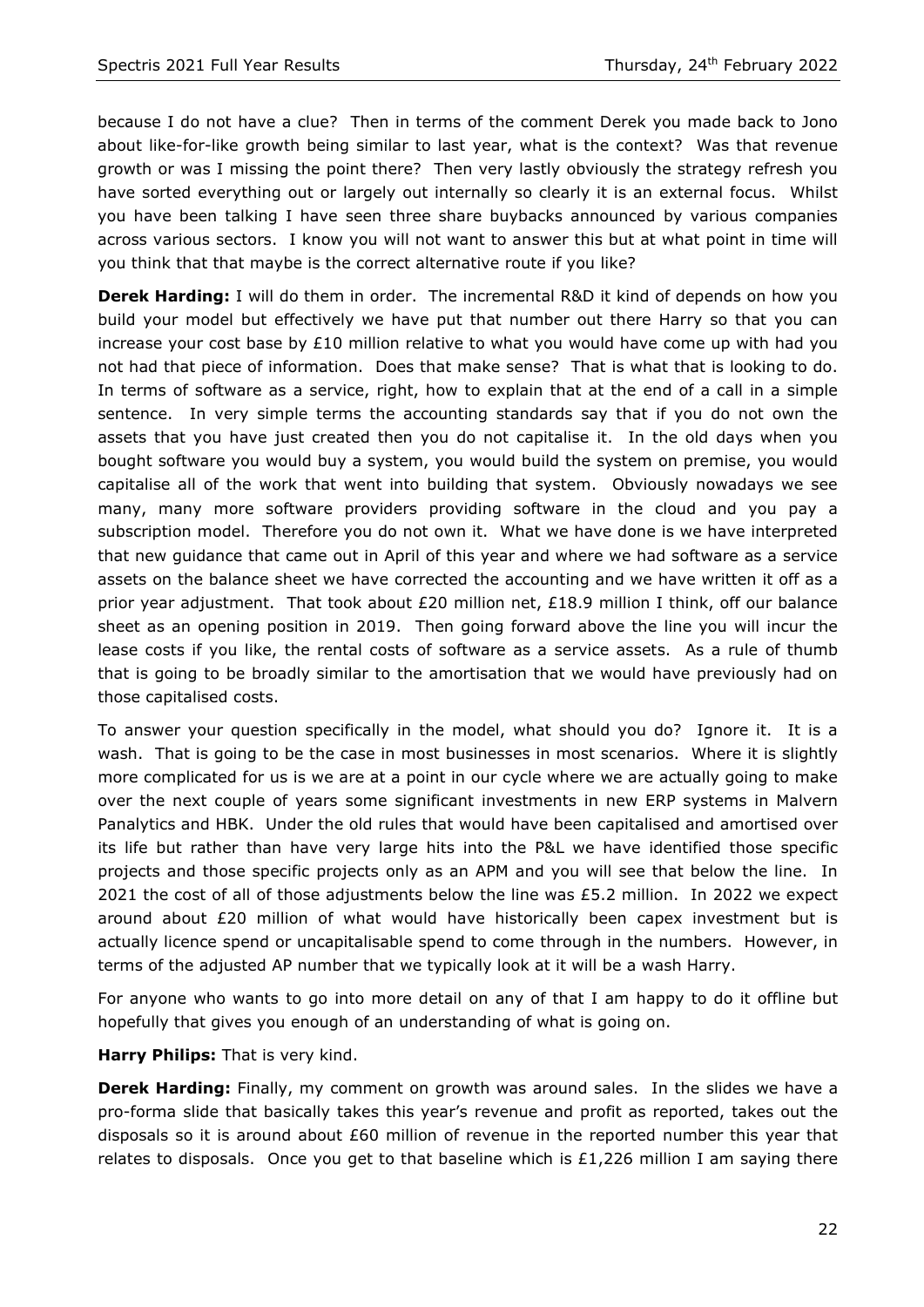is a like-for-like growth on top of that that feels as an idea similar to this year. Then you add on the annualising impact of CCRT. That is what I was referring to.

**Harry Philips:** Thank you very much.

**Andrew Heath:** Harry your final question about strategy refresh, as I said, I have been really pleased with just how well the Group has executed on the strategy. In what we laid out in 2019 the vast majority of that we have delivered on. We have returned the Group to a much more focused, higher quality business and clearly we have also returned it to being an assetlight business as well. We are highly cash generative. I think your question was really around what is our capital allocation policy going forward if I interpreted rightly around share buybacks or other capital choices. As we now look forward and we look at being purpose-led and true to our purpose, and we look at sustainability the strategy we laid out in 2019 and our purpose around equipping our customers to make the world cleaner, healthier and more productive, talks to many of the sustainability themes that I went through in the presentation. One thing that has always struck me since I have been in Spectris is that whenever we look at the strategy and look at the optionality in front of us we are absolutely blessed by choices. The challenge for us is always to make sure we are filtering those choices and electing to pick the best ones. Our challenge is never one of, what are we going to do? There are always plenty of things we can do. They key for us is making sure that we pick the right choices. As we look forward I see some real bright opportunities for us, not just in terms of continuing to execute on the strategy that we have for each of the businesses and the end markets we are focused on but also certainly around the sustainability thematics driving further growth and accelerating the business further. At the year-end date we look at the balance sheet and we review the demand for capital, investments needed in the business. We also review those opportunities both organically and from M&A. I certainly hope we have demonstrated over the last 2-3 years our discipline around capital allocation and we will continue to do so. If we feel that there are good opportunities to invest to acquire businesses that help prosecute our strategy then we will continue to do so. We have always been clear that M&A is a key part of the strategy. Likewise if we feel that those opportunities are less realisable over the next 12 months then we will return further capital to shareholders. That is how we approach things. We do retain a very disciplined approach.

**Harry Philips:** Great, thanks very much indeed.

**Andrew Heath:** My pleasure.

**Robert Davies (Morgan Stanley):** Thanks for taking my questions. My first one was really on the catchup effect with the disconnect between orders and sales. Are you expecting to post most of that in the first quarter of the year or is there anything with a longer lead time? That is my first question, thank you.

**Andrew Heath:** Thanks for the question Robert. In terms of the catchup effect our first quarter is very well covered from the order book. In response to Andy Wilson's question, it is slightly longer-dated. We have gone from that 2-4 months to 5-6 months of order cover as a business. Q1 is well covered, H1 is well covered, which gives us confidence, as Derek said, that growth in the top line this year will be consistent with what we achieved last year.

**Robert Davies:** Thank you. Then two other ones I had are follow-ups. One was could you give us what the percentage of the exposure in terms of sales is to Russia or whether you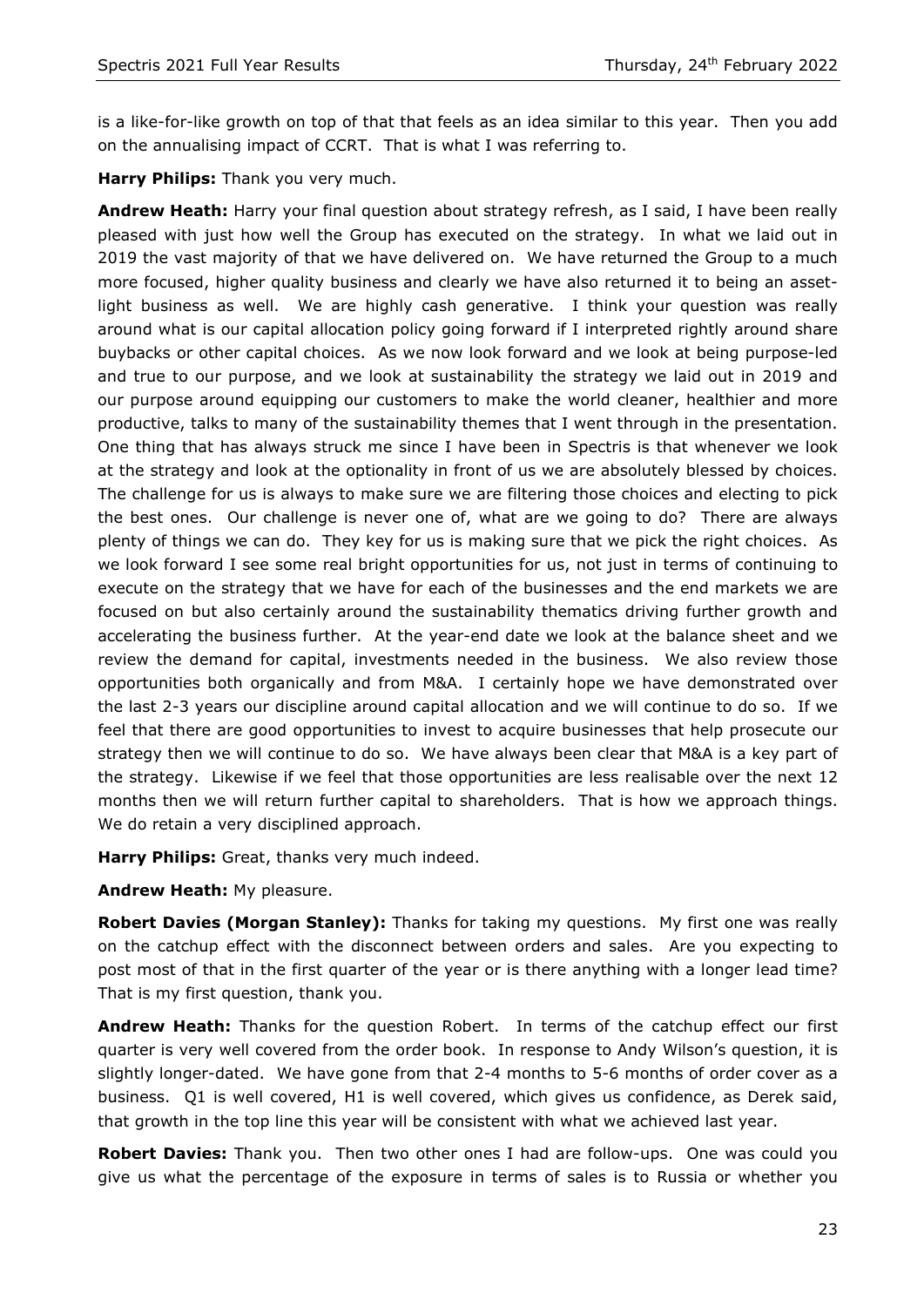have any supply chain or customers that are based there? Obviously given all the news this morning I would be interested if there is any further clarity you can provide on that topic. Than you.

**Derek Harding:** Yes, it is very small Robert. We do not do really anything there at all. We did have an operation there a couple of years ago but we closed that last year. I think across the whole Group sales that went into Russia last year was about £4 million so it is tiny.

**Robert Davies:** I see, okay. Then the final one was end of last year Derek you provided some colour around the operational leverage for the business. I would just be curious with all the disposals and acquisitions that you have done over the last 12-18 months, does that have a material impact on how we should think about operational leverage in 2022? I.e. on whatever volume growth we assume is it reasonable to assume a similar operational leverage? Has the cost add that you have had from additional people over the last couple of years going to affect that? Thank you.

**Derek Harding:** It is a great question. There are a lot of moving parts still this year with supply chain I think and inflation coming through. Those are two new data points that would make our historic operational leverage slightly harder to hit I would imagine. However, there is nothing fundamental that has changed in the shape of the Group but as you say, you kind of need to take account of current events when you think about it rather than sticking to a specific percentage.

**Robert Davies:** Okay, that is great. Thank you very much.

**Richard Paige (Numis):** Morning, long call so just the one from me. I want to dig into Industrial Solutions a bit more because I guess at the headline level like-for-like sales of 8% growth translate to actually 30 basis points of like-for-like margin improvement that is pretty underwhelming. I am assuming that Servomex is a big delta within that given the ventilator demand in 2020 drop-away but you also mentioned overheads. I am trying to understand the moving parts of that a bit better please.

**Andrew Heath:** Thanks Richard, good to hear your voice. I think for ISD there has been quite a lot of moving parts clearly within ISD. From a like-for-like perspective you have to peel a number of things back to get to the core numbers. Certainly PMS and Servomex held up very well through 2020 so from a growth perspective they are back collectively to just  $1\%$ of their 2019 sales. They saw a much smaller dip. To some extent I think that explains the 8% like-for-like sales growth last year. The 30 basis points improvement, again their margins held up much better during COVID, as you saw last year, and we have been investing for growth in all the businesses. New product launches across the board and Red Lion is coming to the end of a full product refresh for its line-up. PMS has been invested quite heavily in terms of its microbial monitoring for its liquid products. Likewise investments in Servomex and we feel that all three businesses are well positioned for growth. In particular in the pharma and the life sciences space where we are certainly seeing over 50% order intake growth in semiconductors which helps both PMS and Servomex. The life sciences business is also doing well despite the fact that yes ventilator supply for Servomex is down. There is a number of moving parts there but overall we are pleased with the progress we are making and equally how the business is positioned for future growth.

**Richard Paige:** Okay so we should expect probably better operational leverage next year.